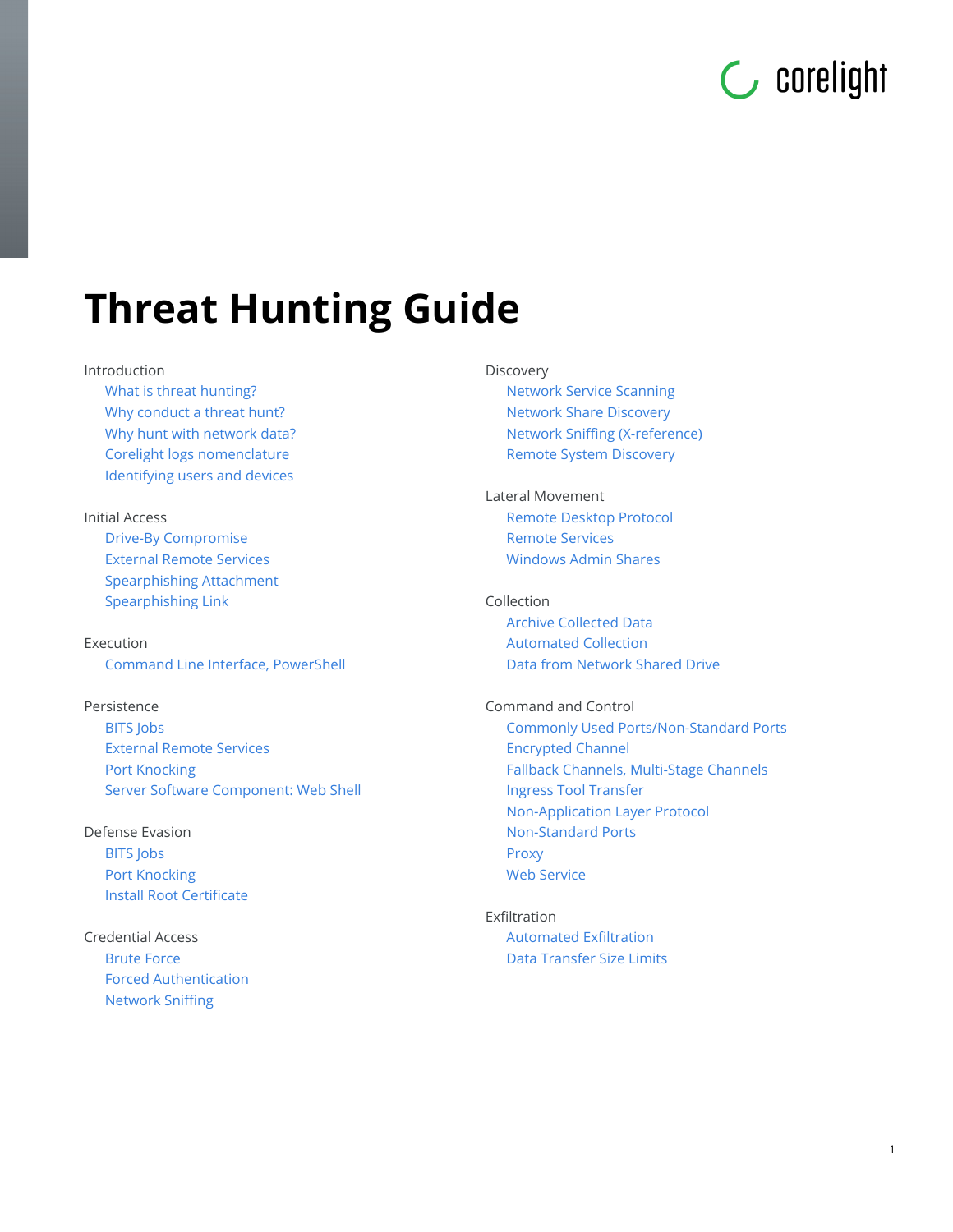# **Introduction**

This Threat Hunting Guide was created to teach you simple and relevant ways to discover attacks before they happen using Corelight network data. This document — organized around the MITRE ATT&CK® framework — is designed to help you develop a theory for threat hunting and establish prioritization.

MITRE ATT&CK is a globally-accessible knowledge base of adversary tactics and techniques based on real-world observations. It's used as a foundation for specific threat models and methodologies in the private sector, government, and the cybersecurity industry. With the creation of ATT&CK, MITRE is fulfilling its mission to solve problems for a safer world — by bringing communities together to develop more effective cybersecurity. ATT&CK is open and available to any person or organization for use at no charge. 1

#### <span id="page-1-0"></span>**What is threat hunting?**

At a high level, threat hunting is actively looking for adversaries in your network *when you don't know if they're inside*. This is different from indicator matching, which is only watching for well-known signs of attackers, for example, IP address(es) or file hash. Usually conducting a threat hunt involves researching a theory, or hunch, and then analyzing data looking for something *interesting*. Items that are *interesting* can take many shapes, for example in *The Cuckoo's Egg*, by Clifford Stoll an accounting error initiated the hunt.

"Dave wandered into my office, mumbling about a hiccup in the Unix accounting system. Someone must have used a few seconds of computing time without paying for it. The computer's books didn't quite balance; last month's bills of \$2,387 showed a 75-cent shortfall."

This 75-cent difference was the indicator that led to the discovery of multiple corporations and government systems that were compromised. The term "interesting" is used throughout this guide and it is only limited by your imagination.

#### <span id="page-1-1"></span>**Why conduct a threat hunt?**

Most host-or network-based detection systems rely on matching, otherwise known as signatures, to generate alerts to signal defenders that there is something unwanted in the network. However, attackers are continually evolving to evade detection, and signatures are developed only after the artifact was discovered in another network. So, if you're not hunting for artifacts in your environment, how will you discover that attackers are evading your current defenses?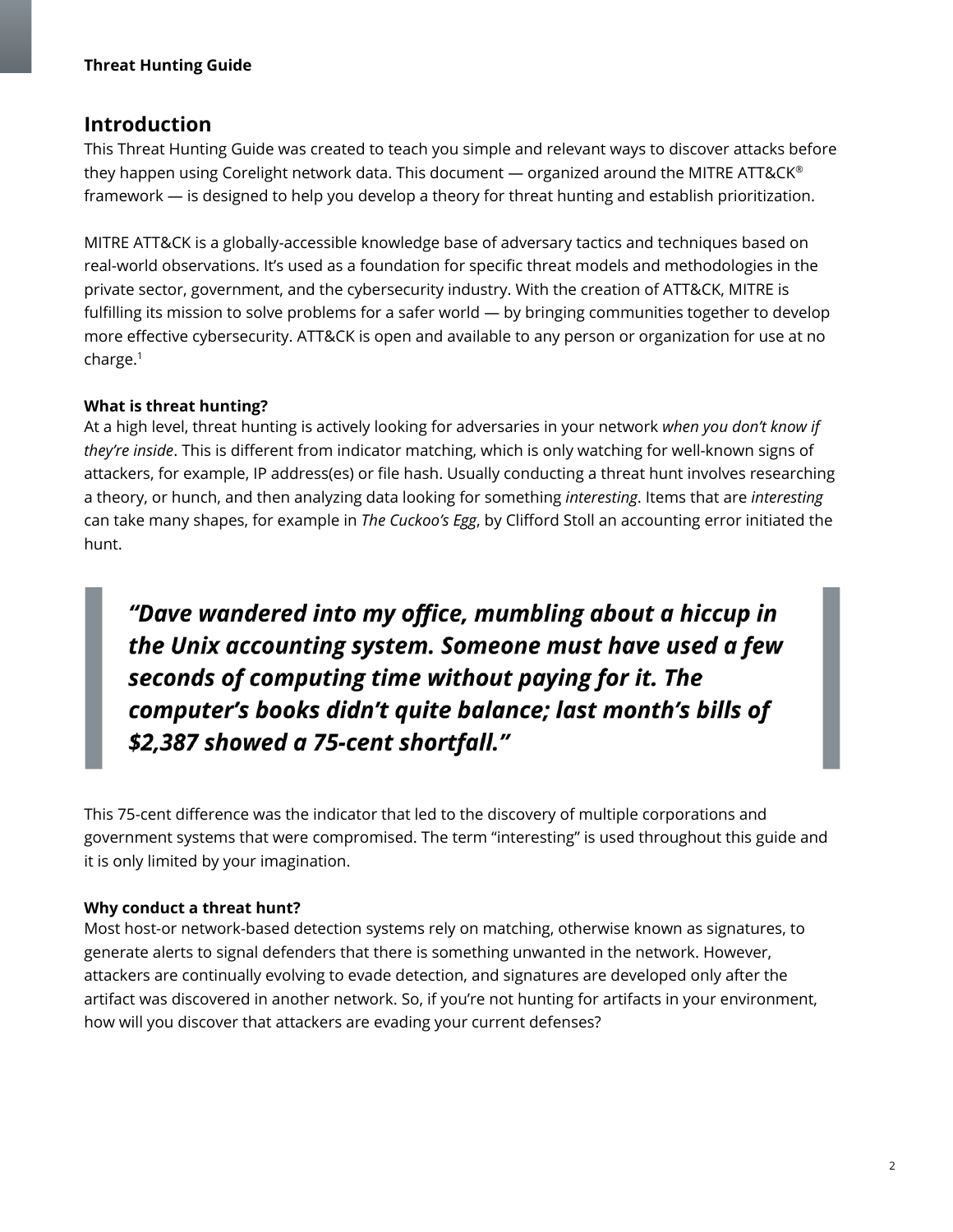Hunting has several positive outcomes. The first is you might find artifacts of an active intruder that your current defenses missed. While some may think this is a tragedy, it can be a huge win, especially if the intruder hasn't completed their objective(s). In every hunt, there's always *something* to find.

You may discover network or software misconfigurations that pose a threat, either because they degrade network performance or introduce a vulnerability. Next, the hunt could yield run-of-the-mill infections such as adware, or other dormant malware that aren't directly targeting your organization but are still a threat. Lastly, resource abuse and Shadow IT, services that are not officially supported, can introduce risk through degraded network performance or new adversary attack vectors. Every hunt teaches you something new about the network which will aid in your next investigation.

#### <span id="page-2-0"></span>**Why hunt with network data? Packets. Don't. Lie.**

It's really as simple as that. If a network-resident intruder is active in your network, there will be network artifacts. In artifacts, there are clues to what is happening, or better yet, an exact moment-for-moment story of what happened. For example, if a command and control channel uses DNS as a transport mechanism, there will be DNS queries and replies. Additionally, the IP address(es) that are on the ends of a TCP connection must be accurate, they cannot be spoofed if data is exchanged. All attacks traverse the network, unless they are isolated to one host, so there will be packets.

#### <span id="page-2-1"></span>**Corelight logs nomenclature**

Corelight provides data-centric solutions that analyze network traffic and enhance automation tools by transforming network traffic into linked logs and extracting files. The central log is the conn log, which documents general information about all network sessions.

The conn log records information about each network endpoint and the service (application) and also assigns a uid (unique identifier). The uid links the conn log to related protocol logs, where specific session information is available. For example, the conn log can list http as the service, and using the uid you can pivot to the http log to get specific protocol information about the session. The uid separates Corelight solutions from other security tools. This field links otherwise disparate information into easily digestible logs. The uid is fundamental to conducting link analysis and a critically important field that facilities pivoting, or joining multiple logs together.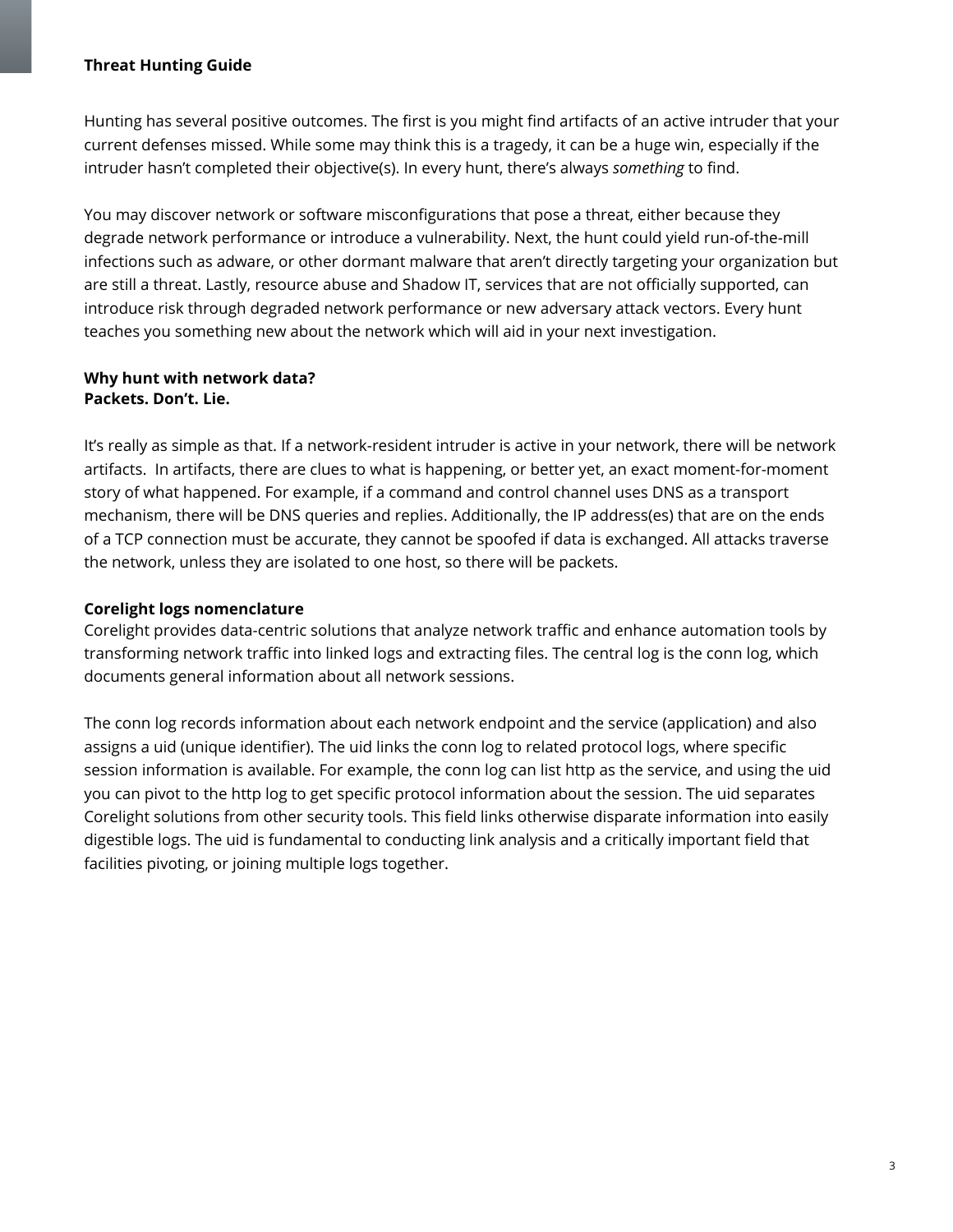| Table JSON                                |                           | <b>Single Document</b><br>bro#txgueGEBUIcpRQ0oDhb8 |                                                   | <b>Single Document</b><br>bro#phYteGEBUJcpRQ0ov47G |                                                                  |
|-------------------------------------------|---------------------------|----------------------------------------------------|---------------------------------------------------|----------------------------------------------------|------------------------------------------------------------------|
|                                           |                           |                                                    |                                                   |                                                    |                                                                  |
| O @timestamp                              | February 8th 2018, 17:29: | Table JSON<br>'nГ                                  |                                                   | Table JSON<br>巨                                    |                                                                  |
| t @version                                | $\mathbf{1}$              |                                                    |                                                   | $\circ$<br>t @metdata.ip_address 208.90.215.182    |                                                                  |
| $\circ$<br>3hkueGEBUJcpRQ0oS0k2<br>$t$ id |                           |                                                    | t @metdata.ip_address 208.90.215.182<br>$\bullet$ |                                                    | February 8th 2018, 17:28:39.603                                  |
| $t$ _index                                | cl-conn-2018.02.09        | @ <sup>9</sup> timestamp<br>$\bullet$              | February 8th 2018, 17:28:59.882                   | © @timestamp<br>t @version                         | $\mathbf{1}$                                                     |
| $#$ _score                                | $\mathbf{1}$              | t @version                                         | $\mathbf{1}$                                      | $t$ _id                                            | phYteGEBUJcpRQ0ov47G                                             |
| t _type                                   | bro                       | $t$ $id$<br>۰                                      | txgueGEBUJcpRQ@oDhb8                              | ۰<br>t _index                                      | cl-files-2018.02.09                                              |
| ? _write_ts                               | A 2018-02-09T01:27:37.61  | $t$ _index                                         | cl-http-2018.02.09                                | $#$ score                                          | $\mathbf{1}$                                                     |
| t conn_state                              | <b>RSTO</b>               | $#$ _score                                         | $\mathbf{1}$                                      | t type                                             | bro                                                              |
| # duration                                | a few seconds             | t _type                                            | bro                                               | ? _write_ts                                        | 2018-02-09T01:27:32.622916Z                                      |
| t history                                 | ShADdtR                   | ? write ts                                         | A 2018-02-09T01:27:32.622916Z                     | t analyzers                                        | MD5, PE, SHA256, SHA1                                            |
| t host                                    | 208.90.215.182            | t host                                             | www.mybusinessdoc.com                             | t conn_uids                                        | CSeT6u3007GrhjWWN5                                               |
| t id_orig_h                               | 192.168.0.53              | t id_orig_h                                        | 192.168.0.53                                      | # depth                                            | $\theta$                                                         |
| # id_orig_p                               | 2,210                     | # id_orig_p                                        | 2,210                                             | # duration                                         | a few seconds                                                    |
| t id_resp_h                               | 68.164.182.11             | t id_resp_h                                        | 68.164.182.11                                     | t filename                                         | 551d88323f7e.gif                                                 |
| # id_resp_p                               | 80                        | # id resp p                                        | 80                                                | t fuid                                             | Fv@xAo1XfKF6XdVVSg                                               |
| O local_orig                              | true                      | t method                                           | <b>GET</b>                                        |                                                    | 208.90.215.182                                                   |
| O local_resp                              | false                     | t path                                             | http                                              | t host                                             |                                                                  |
| # missed_bytes                            | $\Omega$                  |                                                    |                                                   | $0$ is orig                                        | false                                                            |
| # orig bytes                              | <b>816B</b>               | # port                                             | 42,312                                            | O local_orig                                       | false                                                            |
| # orig_ip_bytes                           | 9.772                     | # request_body_len                                 | $\theta$                                          | $t$ mdS                                            | 634c2a2a3ab03d5c21730c62d4677fe8                                 |
| t orig_12_addr                            | 00:60:6e:00:9d:f9         | t resp_filenames                                   | 551d88323f7e.gif                                  | t mime_type                                        | application/x-dosexec                                            |
| # orig_pkts                               | 212                       | t resp_fuids                                       | Fv@xAo1XfKF6XdVVSq                                | # missing_bytes                                    | $\theta$                                                         |
| t path                                    | conn                      | t resp_mime_types                                  | application/x-dosexec                             | # overflow_bytes                                   | $\theta$                                                         |
| # port                                    | 42,242                    | # response_body_len                                | 192,512                                           | t path                                             | files                                                            |
| t proto                                   | tcp                       | t sensor                                           | HQ                                                | # port                                             | 42,288                                                           |
| # resp_bytes                              | 513.634                   | # status code                                      | 200                                               | t rx_hosts                                         | 192.168.0.53                                                     |
| t resp_cc                                 | US:                       | t status_msg                                       | <b>OK</b>                                         | # seen bytes                                       | 192.512                                                          |
| # resp_ip_bytes                           | 528,482                   | t tags                                             |                                                   | t sensor                                           | HO                                                               |
| t resp_l2_addr                            | 78:54:2e:9f:10:28         | # trans_depth                                      | $\mathbf{Z}$                                      | t shal                                             | a9a1911fe2ff864a7d181bb7750b60b74033c3b1                         |
| # resp_pkts                               | 371                       | $@$ ts                                             | February 8th 2018, 17:27:32.610                   | $t$ sha256                                         | 196c186b05ce2cb0f964080823d22a5f4c999e3270fd3b475068c5130dc7fd50 |
| t sensor                                  | HO                        | t type                                             | bro                                               | t source                                           | <b>HTTP</b>                                                      |
| t service                                 | http                      | t uid                                              | CSeT6u3007GrhjWWI5                                | O timedout                                         | false                                                            |
| $O$ ts                                    | February 8th 2018, 17:27: |                                                    |                                                   | # total_bytes                                      | 192,512                                                          |
| ? tunnel_parents                          | $\triangle$               | t uri                                              | /document.php?rnd=5292&id=5555525E01160D          | $O$ ts                                             | February 8th 2018, 17:27:32.610                                  |
| t type                                    | bro                       | t user_agent                                       | Mozilla/4.0 (compatible; MSIE 7.0; Window         | t tx_hosts                                         | 68.164.182.11                                                    |
| t uid                                     | CSeT6u3007GrhjWWS         | A version                                          | 1.1                                               | t type                                             | bro                                                              |

The information about each network endpoint is summarized by the id field, which is usually represented as four separate fields:

- id.orig\_h
- id.orig p
- id.resp\_h
- id.resp\_p

This nomenclature may seem odd to use, because networking personnel traditionally refer to sessions using client and server; however, using orig (originator) and resp (responder) allows security personnel to accurately describe the connection. Think of the originating host (orig\_h) as the source, or client, and the responding host (resp h) as the destination, or server. The field id.orig p and id.resp p will be populated with the corresponding port numbers.

Many of the remaining fields within the conn log and other protocol logs are self-descriptive, but if you get stuck, look at the Zeek documentation at <https://docs.zeek.org/en/current/> for more detailed information or visit the community slack channel at <http://corelightcommunity.slack.com/>.

#### <span id="page-3-0"></span>**Identifying users and devices**

When identifying devices on a network, the IP or MAC addresses are regularly used to create the 'identity.' The device IP address is used more often for the remote identity of a device because it survives router boundaries. When inside a network segment, the MAC address is preferred for identification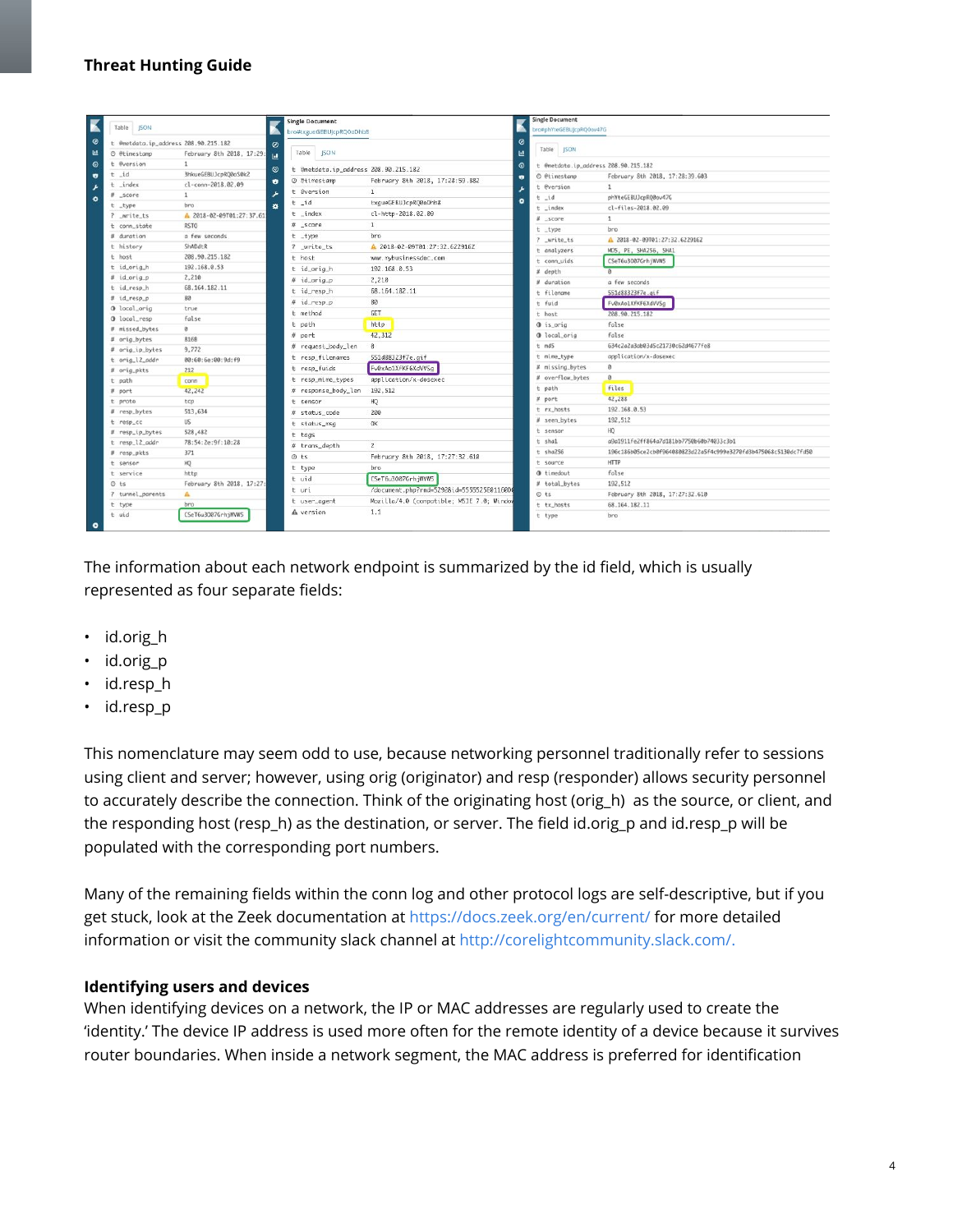because it can be a reliable identifier of a specific machine. Each identifier has pros and cons, and the ability of Corelight to capture both aids SOC personnel as they investigate events.

While IP addresses are durable<sup>2</sup> for internal investigations, they often are transient within a network due to most networks implementing DHCP (Dynamic Host Configuration Protocol). Transient IPs are problematic for defenders when the IDS alert identifies the session by IP addresses. Those IP addresses are only related to the alert *at the time that the alert was generated.*

You can use open source tools when conducting an investigation (e.g., nslookup), to provide DNS information for remote IPs. However, this is a point-in-time piece of information *at the time of the investigation, not when the event occurred.* A better technique is to use logs created at the time of the alert to capture the IP and FQDN (fully qualified domain name) for the remote device. To locate the internal device, you can mine DHCP logs to identify it. There are multiple ways to identify a host and Corelight provides this data in multiple logs that each tell a different aspect of the story. Exercise creativity and follow every lead.

Where hostnames can be found:

- **dhcp.log:** host\_name and domain fields represent the hostname and domain reported by a host when requesting an IP address via DHCP, and the assigned addr field is the IP address that was assigned to that host.
- **dns.log:** if there's an IP in the answers field, then the query field contains the hostname that the DNS server recorded (at that time) for the IP address.
- **ntlm.log:** server dns computer name and server nb computer name refer to the DNS and Netbios names of the machine with the IP address in the id.resp\_h field. The hostname field is the hostname of the machine with the IP address in the id.orig h field.
- **kerberos.log:** in a Windows environment, for domain-joined devices, kerberos requests where the client field contains a name ending in \$, the client field is the hostname, and the id.orig h field is the IP address of that host. The client field is often structured like HOSTNAME\$/EXAMPLEDOMAIN.COM where HOSTNAME is the hostname and EXAMPLEDOMAIN.COM is the Windows domain name and Kerberos realm name.
- **http.log:** the host field contains the hostname, domain name, or IP address of the client that requested data from the HTTP server. Sometimes this field is an indication of the identity of the server, the device with the IP address in the id.resp h field.
- ssl.log: server name field is extracted from the Server Name Indication (SNI) field in the TLS/SSL negotiation, and is used similarly to the host field of the http log. Also, the subject field is extracted from the subject of the server certificate, and the canonical name CN portion of the subject can provide clues to identify a server.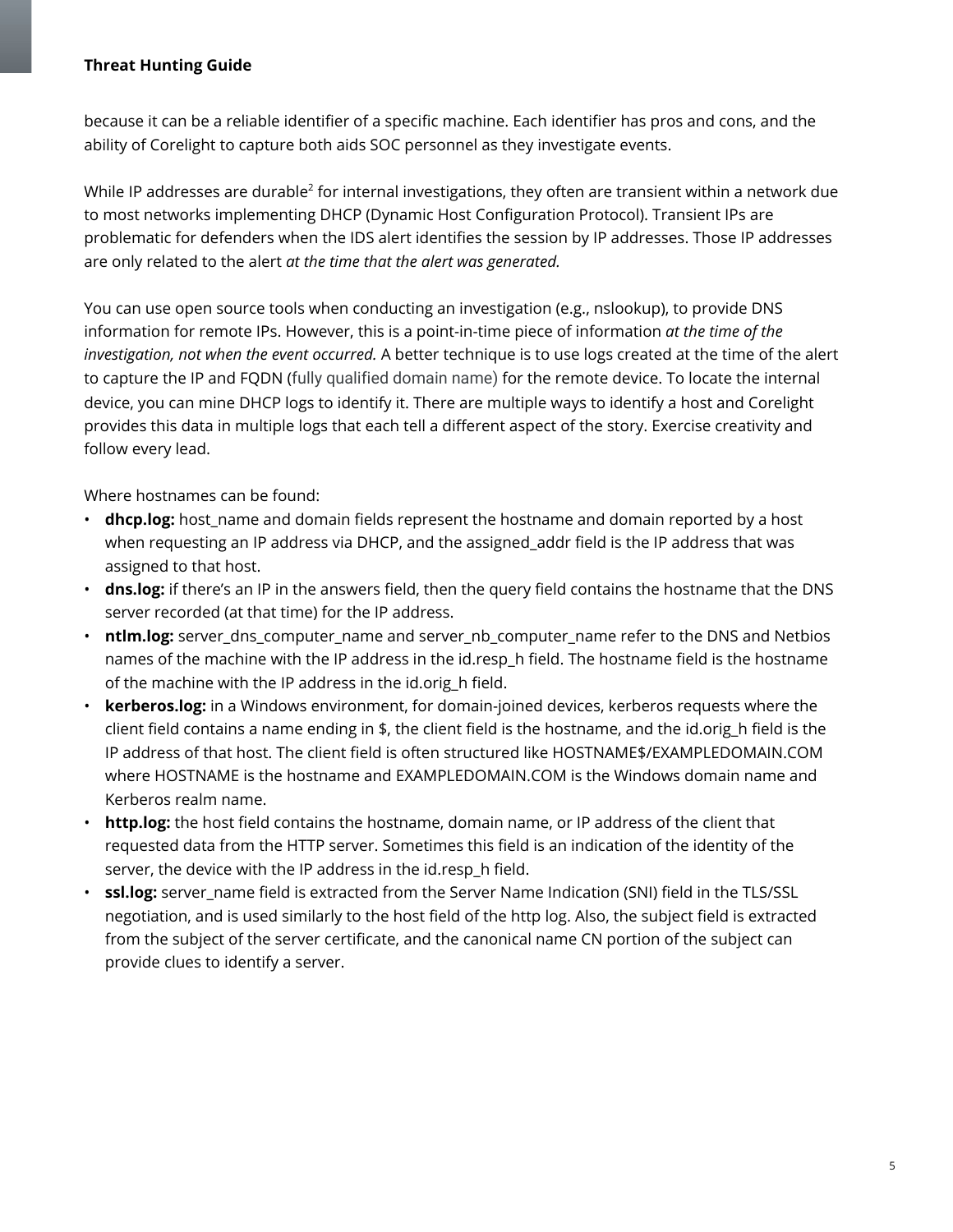When identifying users, there are several logs that provide valuable information:

- **rdp.log:** depending on the version of the RDP protocol, the value of the cookie field is the username asserted by the client, and the client IP is in the id.orig\_h field. $^3$
- **ftp.log:** the user field contains the username asserted by the client, and the client IP address will be in the id.orig h field.
- **irc.log:** the user field contains the username asserted by the client, and the client IP address will be in the id.orig h field.
- **socks log:** the user field contains the username asserted by the client, and the client IP address will be in the id.orig\_h field.
- **http.log:** the username field contains the username asserted by the client, and the client IP address will be in the id.orig h field, or may be indicated in the proxied field if the connection was proxied. If proxied the id.orig\_h field will contain the IP address of the proxy.
- **ntlm.log:** the username field contains the username asserted by the client, and the client IP address will be in the id.orig h field.
- **kerberos.log:** in a Windows environment, kerberos requests contain the username in the client field (except for requests where the client field contains a name ending in \$, which means that the asserting identity is a device, and the id.orig h field is the IP address of the source device. The client field will often be structured like USERNAME/EXAMPLEDOMAIN.COM where USERNAME is the username and EXAMPLEDOMAIN.COM is the Windows domain name and kerberos realm name.

A few words of warning about drawing conclusions about the identity of a machine or the user of a device: know your limits (and the limits of the data). Just because a username was recorded in network traffic does not mean that the actual person with that name is responsible — it is just a clue. You should check to see if the user authenticated successfully, as state-sponsored cyberspies and saboteurs have increasingly experimented with planting false flags. 4 The username could have been *asserted*, but if the authentication failed, then it is not a clear indicator that the user was involved. Don't forget that devices and software may cache credentials, so the user account may be active, but the actual person could still be innocent. You must continue to collect information before you can confirm nefarious behavior.

For example:

- A user goes to lunch and leaves their device unlocked
- A device is compromised with a Remote Access Trojan (RAT) and a user halfway around the world is surreptitiously assuming the identity of our victim, *while the original user is also using the device simultaneously to conduct regular business*
- A malicious user within the organization has overheard a coworker saying their password out loud in conversation, and he or she is now trying to use those credentials to log in to other systems

Also, make sure you understand what pieces of information are controlled and asserted by the clients or servers, and consider who controls each. If an adversary is inside your network, determining what information is trustworthy is paramount when preparing the response plan. For example, an intruder could disable DHCP and statically assign an IP address and use it to navigate the network, making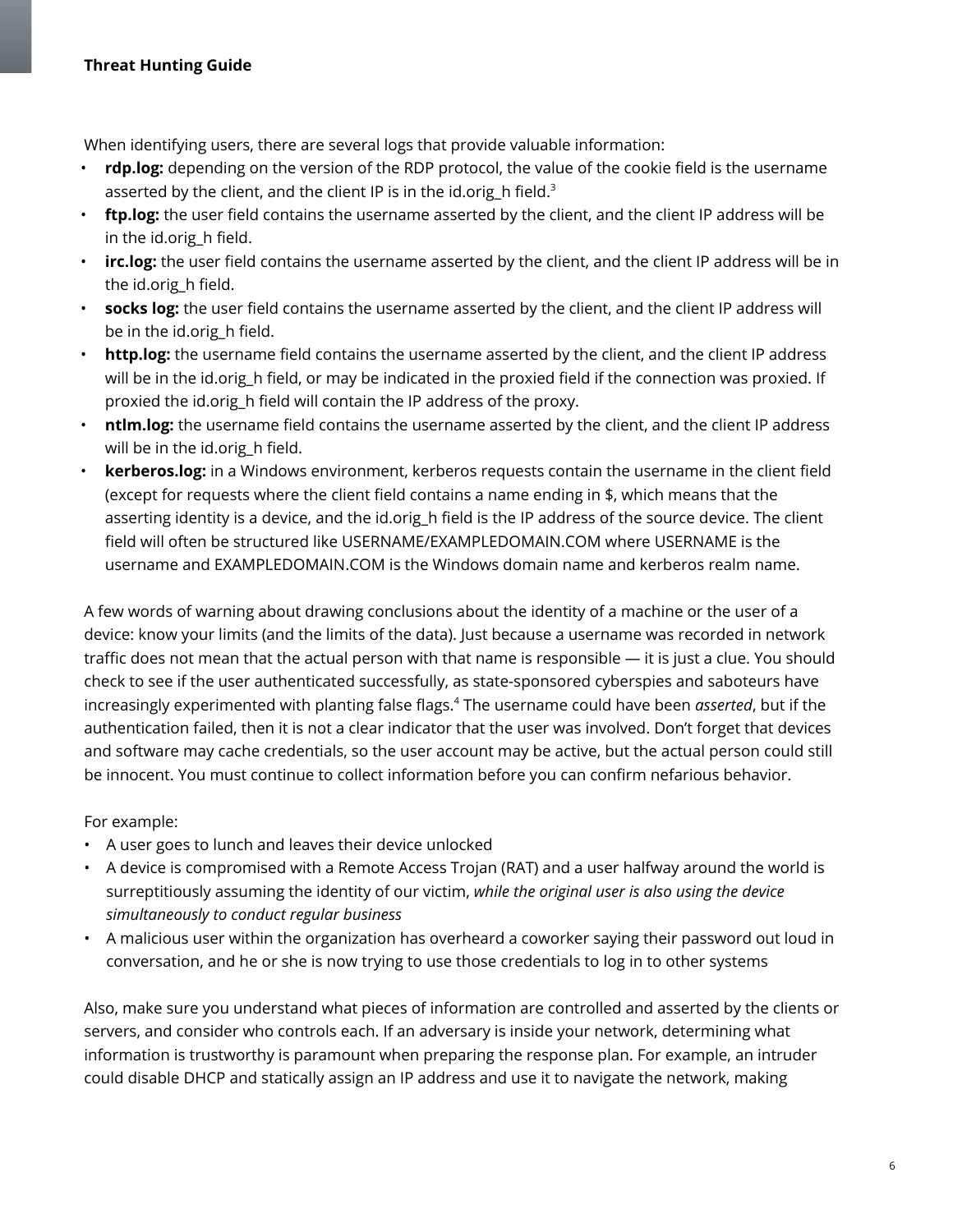identification difficult, as the DHCP server records would provide conflicting information. Additionally, when a client requests a DHCP address, an intruder could provide a false MAC address. Thus the importance of capturing passive point-in-time logs when the event occurred.

# How to hunt for specific TTPs

# **Initial Access**

Initial access is when intruders establish their initial foothold.

# <span id="page-6-0"></span>**Drive-By Compromise**

A drive-by compromise usually results when a file is surreptitiously downloaded from a website that is compromised. When you hunt for signs of drive-by compromise in Corelight data, your main focus is downloads from external websites.

Begin the hunt with the http log and look for signs of downloaded executables:

- 1. Start with http logs where resp fuids is not empty. This means there was a file returned from the responder.
- 2. If the data volume is too large, filter out local (in-network) responders. You can filter by joining the results to the conn log on the uid, then filtering out any records in which local\_resp is "true" in the conn log.
- 3. Review the resp mime types from the http log, and filter uninteresting results (e.g., images, text, OCSP responses, and certificates). Often the most interesting results are executables, dlls, and archives/containers
- 4. Group the results by the host and resp\_mime\_types fields for easy analysis.

Scan through the results and look for anything interesting or odd, such as downloads of executable files, or file extension and mime-type mismatch.

As more attackers move to using TLS to encrypt exchanges between compromised clients and websites they control, there will be less visibility via the http log. To regain this visibility, consider using an enterprise SSL decryption solution and passing the decrypted HTTP traffic to your Corelight Sensor.

# <span id="page-6-1"></span>**External Remote Services**

External remote services are used by adversaries to connect to internal network resources, and hunting for misuse of remote services usually involves two steps: discovery, and analysis. First, you must discover what remote services are in use. Asset and service inventory information should be collected first, but usually it's insufficient. Often, there is natural "drift" as IT teams make changes to infrastructure and struggle to keep asset documentation current. Empowered users make this more difficult by setting up assets and services without involving or informing IT, a process known as "shadow IT."

Traditional remote services, for example: RDP, VNC (remote framebuffer), and SSH (secure shell) contain a server component and a client component. If you have a remote service hosted in your environment,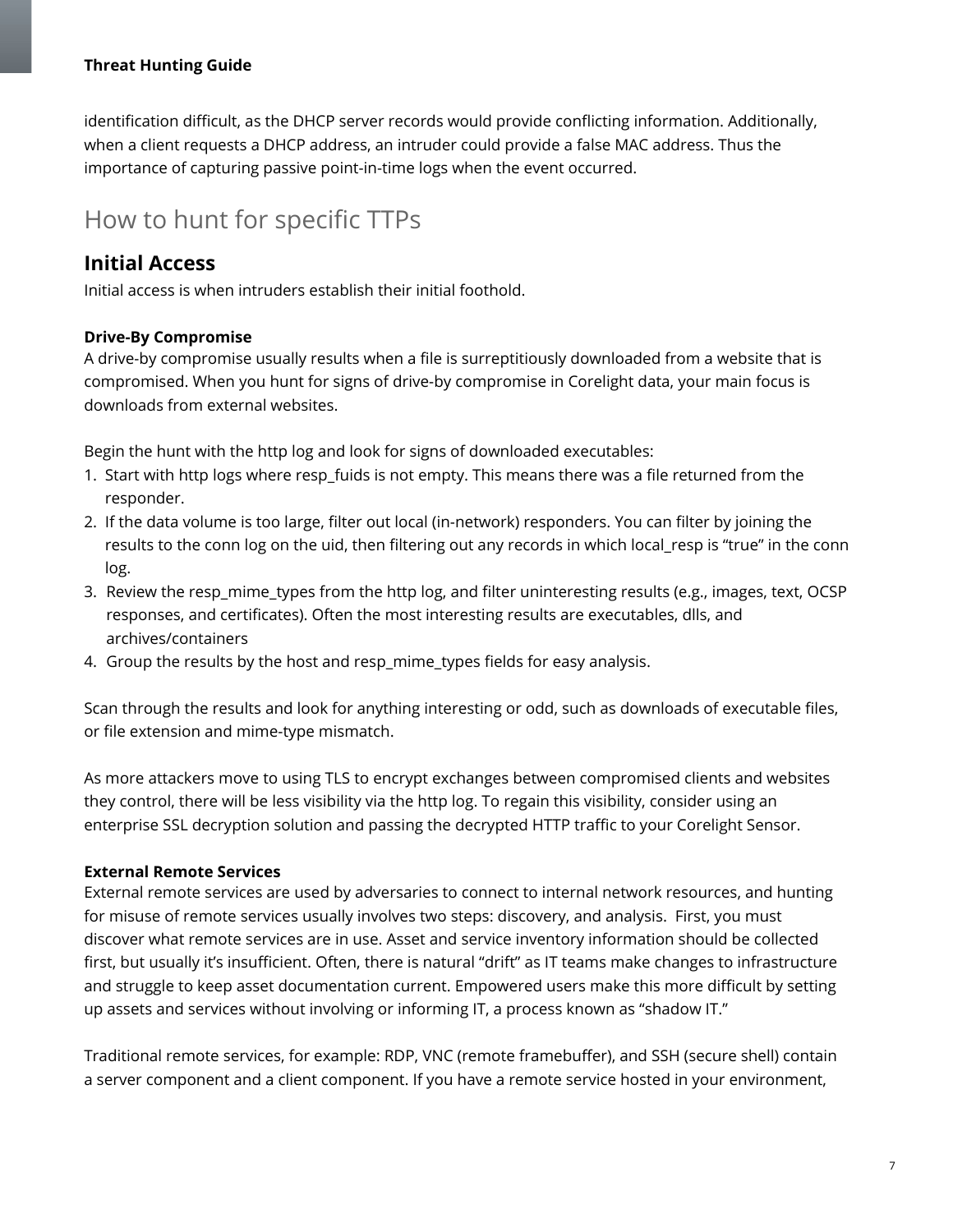attackers can exploit it externally to compromise machines inside the network. To identify these services, look for conn log entries in which the service field contains rfb, rdp, or ssh, and where local orig is false and local resp is true, or where the originator IP (id.orig h) is external and the responder IP (id.resp h) is on the organization network. Make note of any RFP/VNC, RDP, or SSH servers that are accepting connections from the internet.

Some remote services work in reverse, where an agent is installed on the local device, and it reaches *outward* from inside the network to a set of external servers, for example, GoToMyPC and TeamViewer. This configuration is designed to assist users (primarily home users) who don't control the NAT or the firewall or aren't sophisticated enough to be able to manage port forwarding or firewall rule management.

To discover if these remote services are in use in your environment, look for signs of outbound connections to the services. For example, TeamViewer uses TCP port 5938 to communicate with TeamViewer servers, so simply review the conn logs for connections where the id.resp\_p is 5938 and local orig is true and local resp is false. TeamViewer also uses SSL, and the domain name of the connections should be \*.teamviewer.com, so additionally you can look for entries in the ssl log in which the server\_name contains, or better yet ends with, "teamviewer.com." (Note: because this session works in reverse, the id.origh is the device in your network that has the TeamViewer client installed.) Our second example, GoToMyPC, attempts to contact poll.gotomypc.com. Examine the http log host field for poll.gotomypc.com, or entries in the ssl log in which the server\_name is poll.gotomypc.com. For each client software package, the list of ports and domain names varies.

Now that we've discussed discovery of remote services, you should compare Corelight data to a list of all remote services that the IT department offers, such as:

- RDP Gateways
- VDI (Virtual Desktop Infrastructure) Gateways
- VPN (Virtual Private Network) Gateways
- SSH Servers

For each service exposed to the internet, aggregate a list of connections to that service from the conn log, and include the following fields:

- id.orig\_h: Origin IP address (client)
- id.resp h: Responder IP address (server)
- id.resp p: Responder port
- service: the application protocol that Zeek detected
- history: the history of the connection, e.g. what types of TCP flags were seen
- orig\_cc: The originator's country code

When filtering logs, ensure the *history* field starts with "Sh." For TCP connections this means that the originator sent a SYN, and the responder replied with a SYNACK (handshake). This check eliminates connections where the server is not listening, or there is a firewall blocking the connection.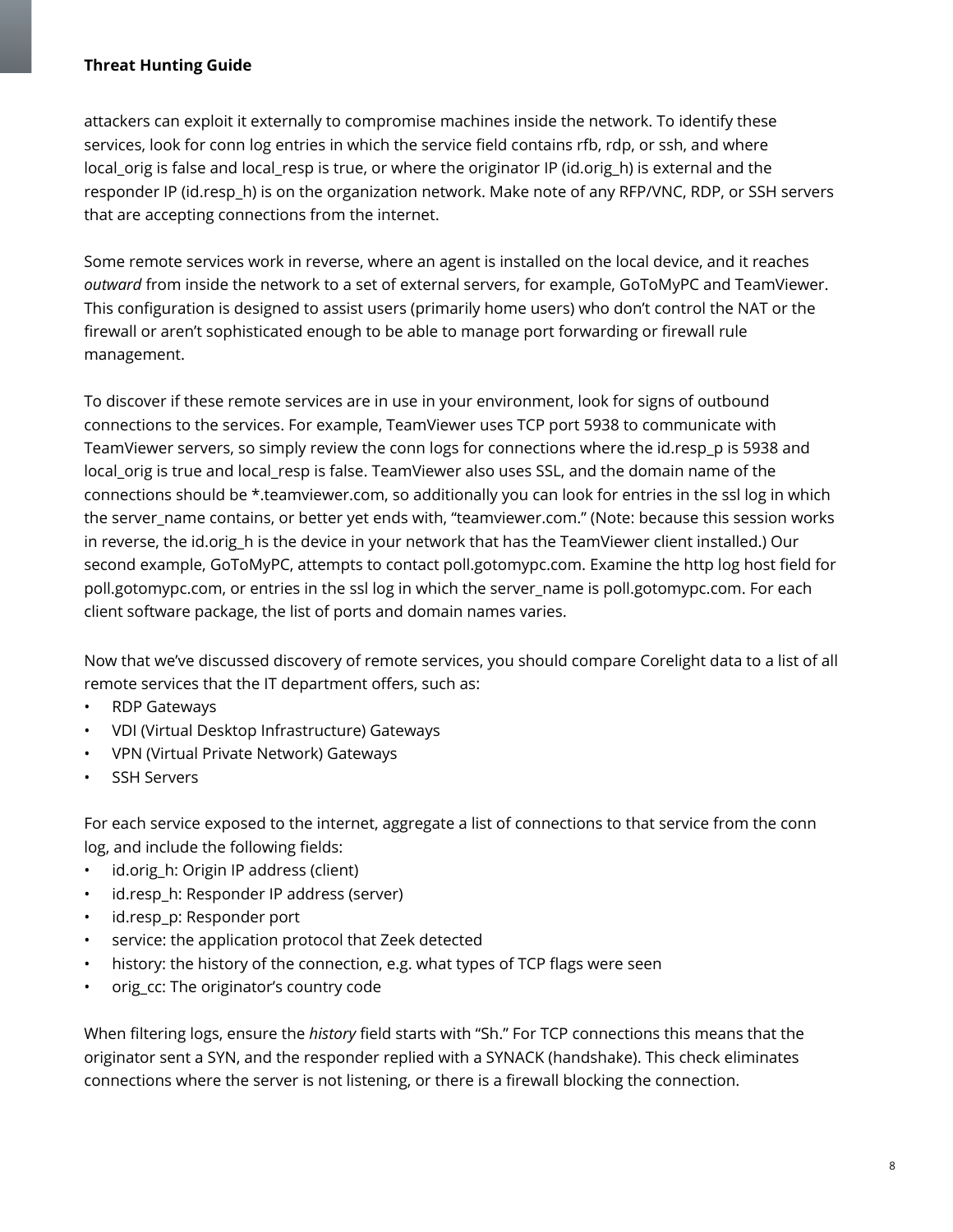After you have gathered all the data, begin sifting through the logs for anything interesting, such as a connection from a country that is not expected. Use the UID from the conn log to follow-up with the application-specific Zeek logs (rdp, rfb, ssh). For example, the rdp log contains more details about the connection, such as the cookie field that can contain the username of the authenticating user. The last step is to check with the user to determine whether they were actively using the system at that time.

Corelight customers have access to the Encrypted Traffic Collection (ETC) that generates inferences, or insights, about encrypted traffic. The ssh log contains interesting information inferred about the SSH connection, such as:

- KS for connections that appear to contain client keystrokes
- FU and FD for connections which appear to contain a file upload or download, respectively
- ABP for connections which appear not to contain any authentication, but still are successful ("authentication bypass")
- SV or SC for clients that appear to be version or capability scanning, respectively

If you'd like to learn more about the Corelight ETC, please contact our sales team at (510) 281-0760

#### <span id="page-8-0"></span>**Spearphishing Attachment**

As a method of entry into an organization, an adversary may send a well crafted malicious attachment to an individual or a small group in a spearphishing campaign. The attachment could be a document that instructs the user to take some action, such as clicking a link and/or logging in to a portal; or it could be a file crafted to exploit a vulnerability in the software used to open it, such as Adobe Acrobat or Microsoft Word.

The Corelight smtp log contains records in the fuids field if there were any files attached to a message delivered over SMTP. This field can be used to pivot to the files log which contains detailed information about the file including filename, hashes, and the source. For example:

path: smtp from: Your Friend <Jeremy.Rigeur@gmail.com> fuids: [ Fh5GBc1wdVp3x9MKxc ] mailfrom: attacker@fake-mail.com rcptto: [ victim@corp-mail.com ] subject: Definitely not a spear-phish to: [ victim@corp-mail.com ] uid: CzKseq1Y3zo2qsTYH5 user\_agent: Apple Mail (2.3608.80.23.2.2)

path: files conn\_uids: [ CzKseq1Y3zo2qsTYH5 ] filename: WIRE\_FRAUD.pdf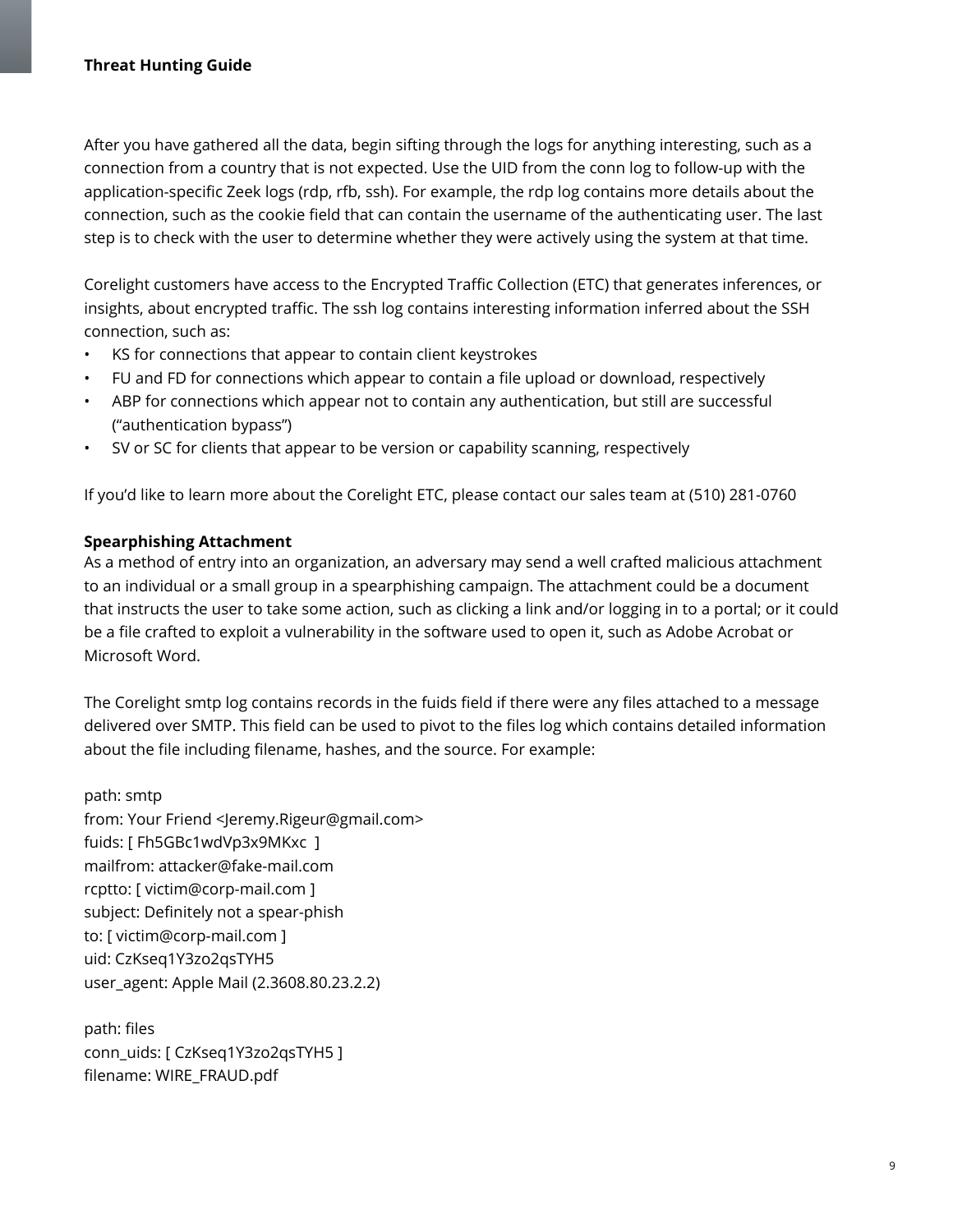fuid: Fh5GBc1wdVp3x9MKxc md5: e71c36cddd2aa42670d89d63e653d1da mime\_type: application/pdf sha1: bb24829550c0ca17db73d80a1d2f969e3b06ff5f source: SMTP

To hunt for potential spearphish attempts, you can search in the files log:

- 1. The value in the source field is SMTP.
- 2. Filter out any uninteresting mime\_type and/or filename values, as previously mentioned.
- 3. Use the hash (MD5, SHA1, or SHA256) with a file reputation service (such as Virustotal) to look for known malicious files.

Additionally, you may start from the smtp log:

- 1. To reduce the data look for entries where the fuids field is non-empty.
- 2. Filter out known good combinations of mailfrom and from values.
- 3. Filter out uninteresting subject values.
- 4. Consider using the fuid value from the remaining records to pivot to the files log to get more information about the file.

Corelight can perform high-speed file extraction and can filter based on MIME type, so any interesting files, such as executables, Office documents, and PDFs are available for more scrutiny if desired.

Much of the mail that crosses the internet today is encrypted via STARTTLS over the SMTP protocol, and this hinders visibility. To achieve better visibility without sacrificing privacy and security for your users, it is a best practice to accept inbound SMTP at a system that supports STARTTLS, then proxy the mail to the internal mail system, so that Corelight can generate the corresponding logs.

# <span id="page-9-0"></span>**Spearphishing Link**

Instead of sending files into an organization where they can be scrutinized by a corporate mail filter, some adversaries send emails that only contain links. These links lead to websites that are controlled by the attacker, and attempt to dupe the user into:

- Entering credentials that the attackers harvest
- Exploiting a vulnerability in the user's browser
- Downloading a file to exploit another application on the user's device

Corelight Sensors have a package<sup>s</sup> that can log links from SMTP messages into a separate log, the smtp links log. This log contains a fuid field, which links the smtp links log to the smtp log. You can quickly pivot to the smtp log with the details about the message that delivered the malicious link. For example:

path: smtp\_links fuid: FhahXA1eJ32gHvNP27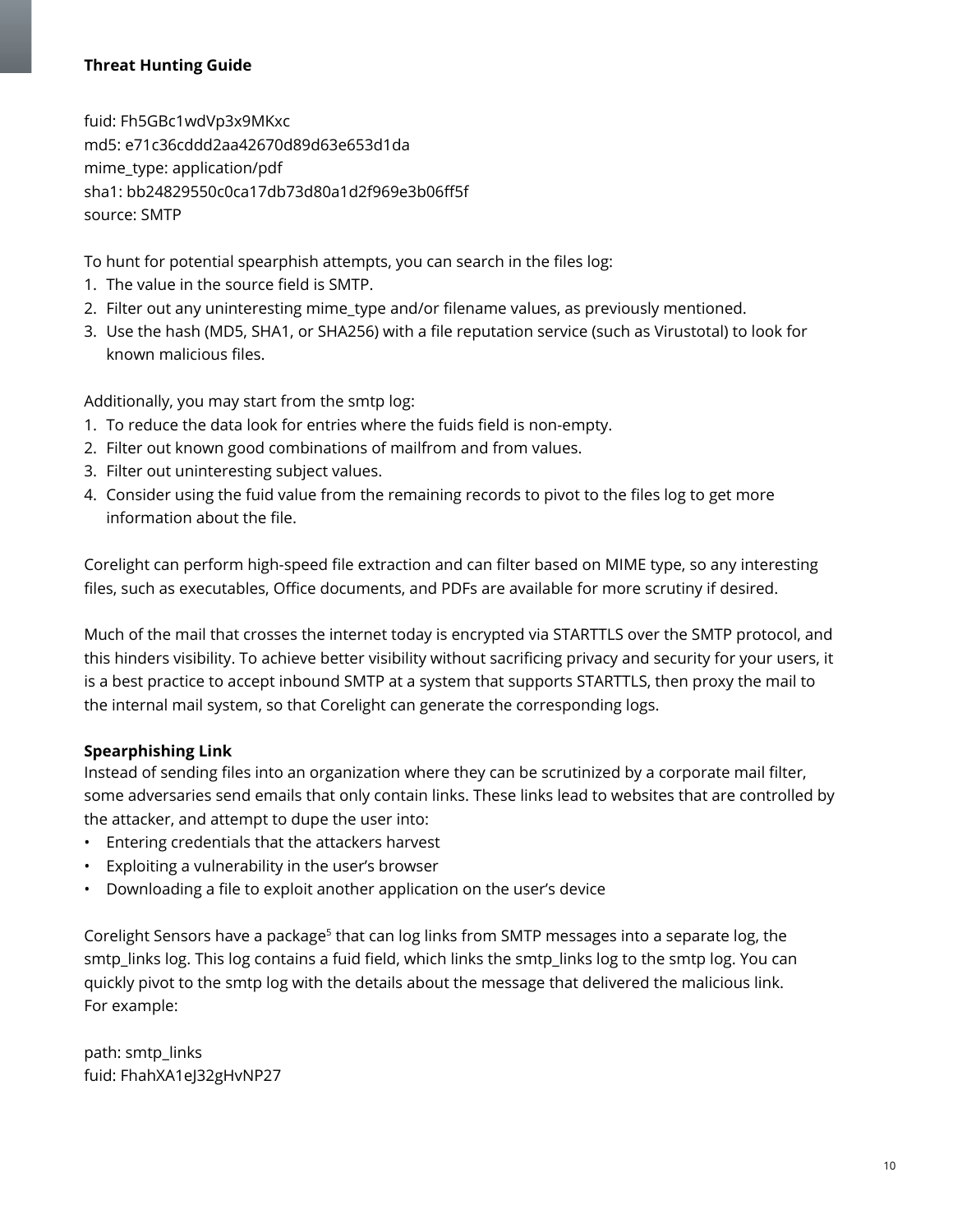id.orig\_h: 172.16.0.10 id.orig\_p: 62345 id.resp\_h: 10.0.1.10 id.resp\_p: 25, link: http://www.hamsterwaffle.com/dl.php?id=jimmydean37 uid: C62txO1FHoJFJpsgP1

path: smtp from: Your Friend <Jeremy.Rigeur@gmail.com> fuids: [ FhahXA1eJ32gHvNP27 ] mailfrom: attacker@fake-mail.com rcptto: [ victim@corp-mail.com ] subject: Click this link, please to: [ victim@corp-mail.com ] uid: C62txO1FHoJFJpsgP1 user\_agent: Apple Mail (2.3608.80.23.2.2)

To hunt for spearphishing links, start with the smtp\_links log and review the link field, filtering out benign domains until you find interesting results. Another option is to join the smtp\_links log to the smtp log via the fuids or uid field, and filter out benign combinations of mailfrom and from fields to look for messages from unique senders.

While much of the mail that crosses the internet today is encrypted via STARTTLS over SMTP. To achieve better visibility without sacrificing privacy and security for your users, it is a best practice to accept inbound SMTP at a system that supports STARTTLS, then proxy the mail to the internal mail system, so that a Corelight solution can generate the corresponding logs.

# **Execution**

The adversary is trying to run malicious code.

# <span id="page-10-0"></span>**Command Line Interface, PowerShell**

Command line interface scripting has long been used to manage \*nix-based systems, and the ability to build and execute scripts is often exploited by attackers. For years there was no equivalent available on Windows, and in the early 2000s Microsoft began development of a new approach to command line management. Soon thereafter, PowerShell (PS) 1.0 was created. PS, in its various iterations, is a built-in tool based on the .NET framework that's used to automate system administration tasks. It provides an interface for users to access services of the Windows operating system.

Although certain PS commands are restricted by default, many commands are available to obtain system information without an executable file. You can use LNK extensions to bypass safeguards and execute a PS script. LNK files are usually seen as shortcuts, generally found on users' Desktop and Start Menu.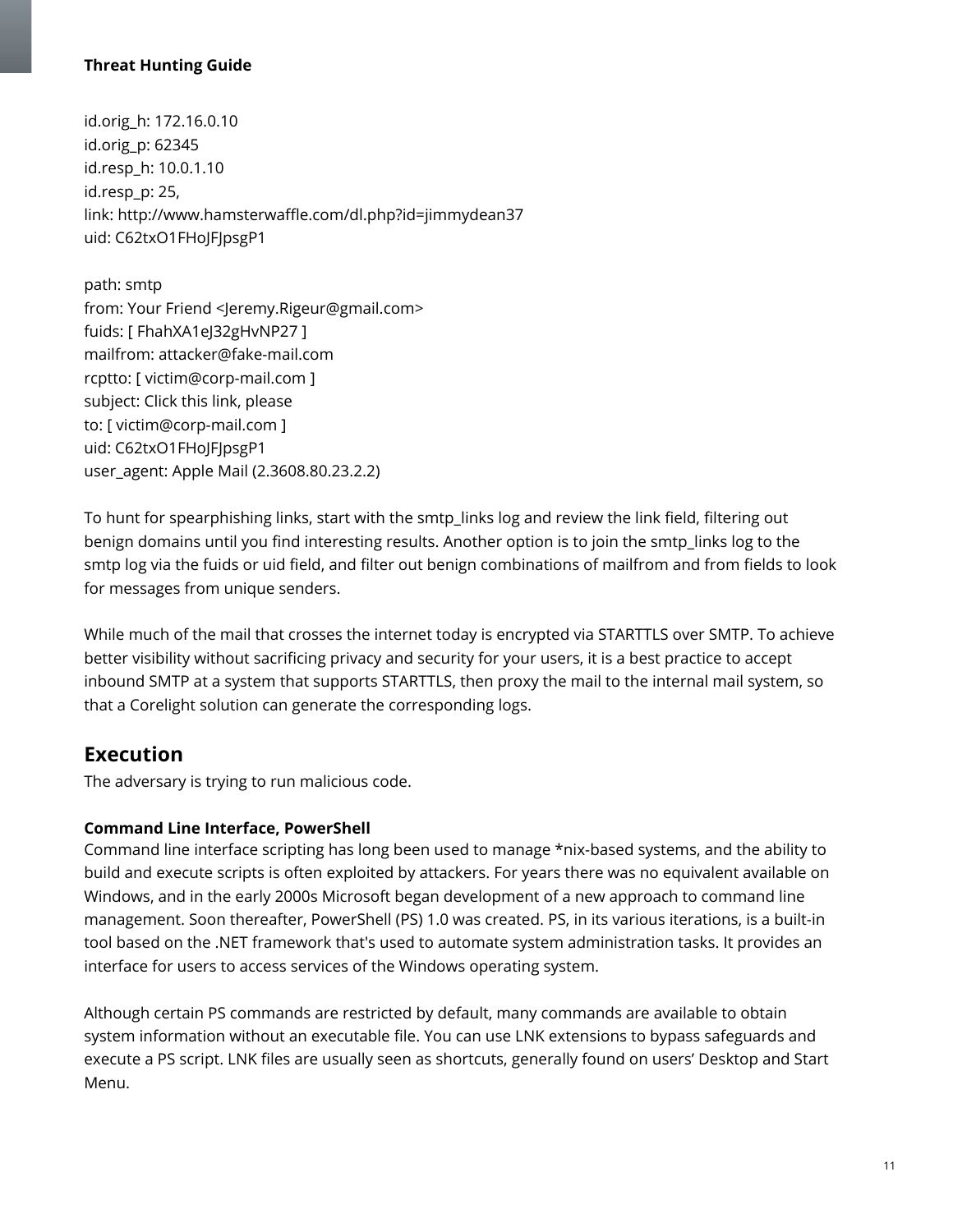Malicious LNK files are often embedded within what appears to be legitimate documents or pictures. Once opened, the LNK executes a legitimate windows application CMD.exe or MSHTA.exe to bypass security settings.

Corelight's file extraction capabilities and integration with various intel platforms provide insight to malware obfuscated by file type. By utilizing Corelight's built-in filtering, you can tune the file extraction parameters to target specific mime-types that are commonly used for malware delivery, including:

- Compressed files
- Microsoft Office (Word, PowerPoint, etc)
- PDF files
- TXT files (powershell, vbs)

# **Persistence**

Persistence is the adversary trying to maintain their foothold.

## <span id="page-11-0"></span>**BITS Jobs**

Microsoft Background Intelligent Transfer Service (BITS) was created in 2001 as a mechanism for managing file transfers that minimize disruption to the end user. BITS is commonly used to download Windows updates and other software updates from major vendors.

Attackers have two methods of abusing BITS:

- The most common is to create a BITS transfer job directly on a host, allowing a download of secondary payloads through a built-in Windows service that typically bypasses firewalls and other security controls.
- Another alternative is to exfiltrate data through a BITS upload job. Uploads must connect to an IIS server for BITS to function properly, but this requirement is trivial for malware authors to subvert.

Data transfers using the BITS service can take place over HTTP, SSL, and SMB. When BITS uses HTTP traffic, there is a distinctive User-Agent string of "Microsoft BITS/7.5" (or 7.8 in later versions). Unfortunately, there are no distinguishing characteristics of BITS SSL and SMB network traffic. Therefore, the presence of BITS network traffic is not necessarily suspicious, because it is present anywhere Windows machines are connected to the internet. Analysts still can use Corelight data to assess if the BITS traffic is legitimate by analyzing remote systems being used for BITS data transfers. If they are outside of CDNs or major software providers' networks, all BITS uploads should be investigated until proven benign, as this use case is especially rare among legitimate software vendors.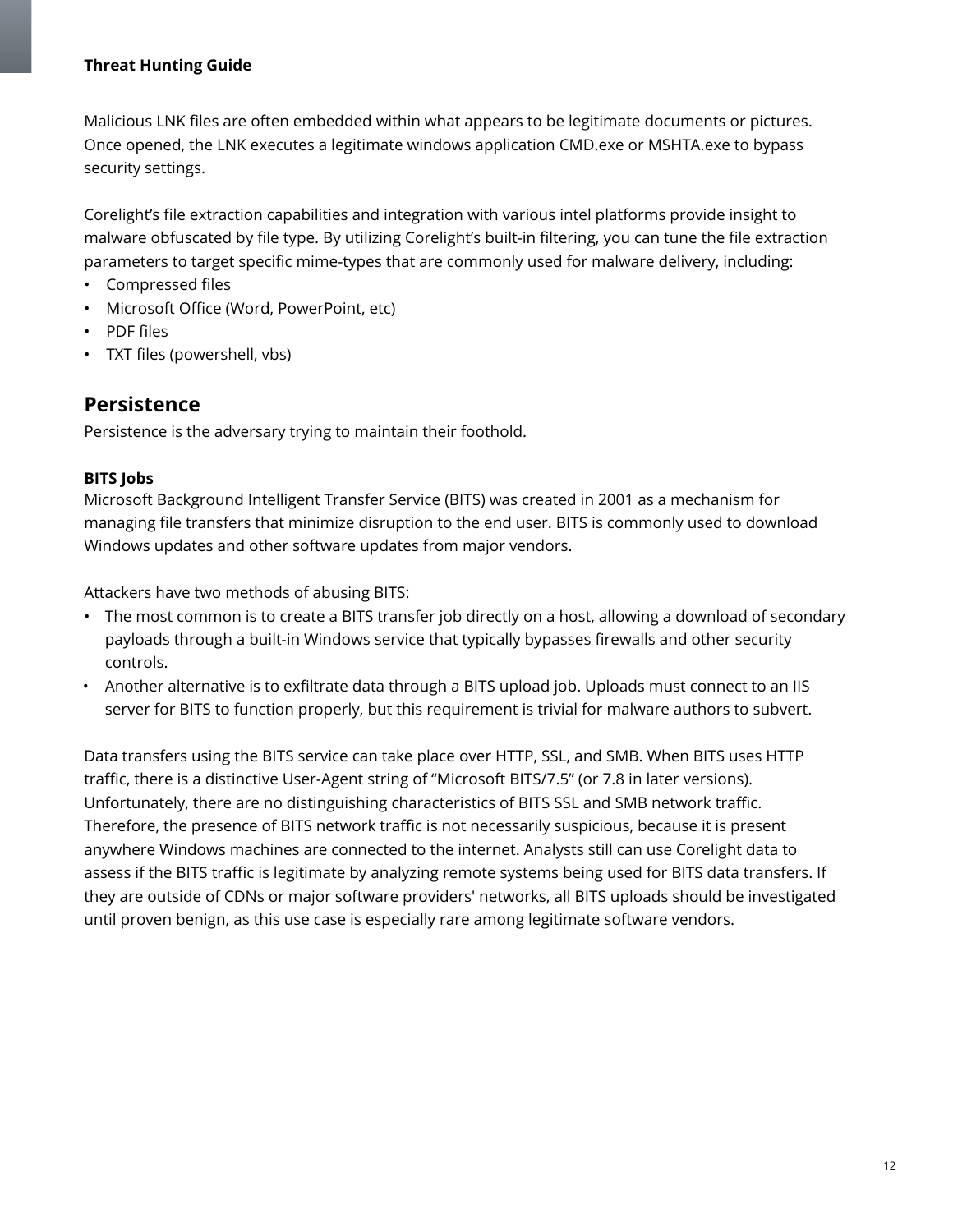The code sample below is an http log showing what the BITS data looks like if it is over HTTP.

path: http, uid: Ca9LrF3xl5kVCxe2K4, id.orig\_h: 10.10.199.31, id.orig\_p: 49987, id.resp\_h: 151.205.0.135, id.resp\_p: 80, trans\_depth: 1, method: GET,host:151.205.0.135, uri:/pdata/0731497c8fa1dce5/download.windowsupdate.com/d/msdownload/update/software/secu/20 18/05/windows10.0-kb4103723-x64\_0722ab30824410046f954417ada8556d2ac308a6.cab, version: 1.1, user\_agent: Microsoft BITS/7.8, request body len: 0, response\_body\_len: 1333068983, status\_code: 200, status\_msg: OK, resp\_fuids: FD283F3hrZH8yzYmb8, resp\_filenames: windows10.0-kb4103723-x64\_0722ab30824410046f954417ada8556d2ac308a6.cab, resp\_mime\_types: [application/vnd.ms-cab-compressed], accept\_encoding: identity, accept: \*/\*

#### <span id="page-12-0"></span>**External Remote Services**

• See *Initial Access: [External](#page-6-1) Remote Services*

#### <span id="page-12-1"></span>**Port Knocking**

Port knocking is a technique to get a remote system to enable access to an otherwise closed port. It typically consists of a pre-defined sequence of connections to other (often closed) ports, sometimes with special protocol-level flags, Layer 7 banner strings, etc.

Zeek summarizes each TCP, UDP, and ICMP connection in the conn log. This detailed log provides useful statistics about connections. The history, conn\_state, and network tuple (src/dest ip/port) fields provide the information necessary to sight port knocking. It is important to note that sighting port knocking without an additional hint can be a daunting task, as it is easy to hide intentional sequences of connections among the noise of a typical network.

#### <span id="page-12-2"></span>**Server Software Component: Web Shell**

A web shell is a web-based implementation of a command shell. A web shell is generally a malicious web page or code snippet introduced into an existing web server or application to provide unauthorized access. This access can be an actual CLI shell, file management or database access tool. This is a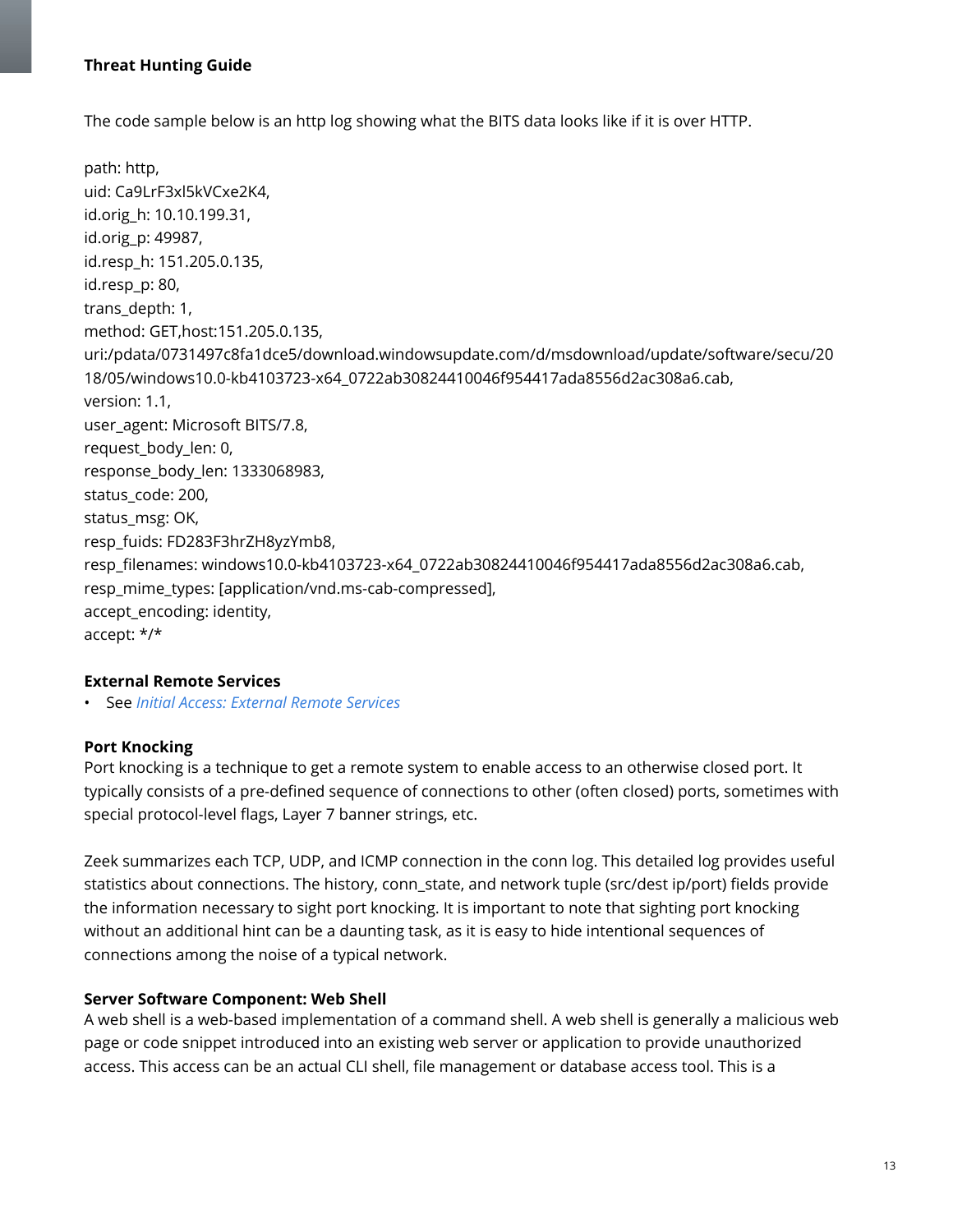common tactic because malicious traffic blends in with benign traffic to/from the web server, and it can be difficult to identify via IDS signatures because the specifics of the web shell are easily changed.

When a web shell executes, it runs with web server software user permissions, which should be limited. Attackers use web shells to attempt privilege escalation attacks by exploiting local vulnerabilities on the system to assume root privileges.

Detecting web shells on the network using signature-based detections is relatively straightforward web shells have specific file paths, communications methods, or other behaviors that can trigger an alert. Like most 'atomic' IOCs, they are easy to evade because they identify specific behaviors that can easily be changed. Where possible, you should supplement signature detection with a threat hunting program to find more general behaviors of anomalous activity.

Web shells attempt to hide malicious activity in normal HTTP traffic, so the http.log is an excellent data source for investigation of web shell activity. Examples of hunt hypotheses supported by Corelight HTTP data are:

• Unusual HTTP POST activity. This may be as simple as unexpected HTTP POSTs in the 'method' field of the http.log where GETs are expected (if the affected site is primarily serving content).

'Normal' web traffic travels to a shortlist of common pages, with navigation via an internal hyperlink. A web shell goes directly to the hidden page and appears as an HTTP request with no referring page. Additionally, web traffic shows a variety of requesting IPs, user-agent strings, JA3s, etc. A web shell can have a more homogenous group of users.

• Ferreting out suspicious logins originating from internal subnets to DMZ servers and vice versa.

This type of hunt analysis and anomaly detection is an effective way to identify malicious (or suspicious) activity, but modern networks are noisy, chaotic places. As with most hunts, you must know what 'normal' data looks like so that you can successfully filter it out. ([https://github.com/nsacyber/Mitigating-Web-Shells\)](https://github.com/nsacyber/Mitigating-Web-Shells)

# **Defense Evasion**

Defense evasion consists of techniques that adversaries use to avoid detection throughout their compromise.

#### **BITS Jobs**

• See *[Persistence:](#page-11-0) BITS Jobs*

#### <span id="page-13-0"></span>**Port Knocking**

• See *[Persistence:](#page-12-1) Port Knocking*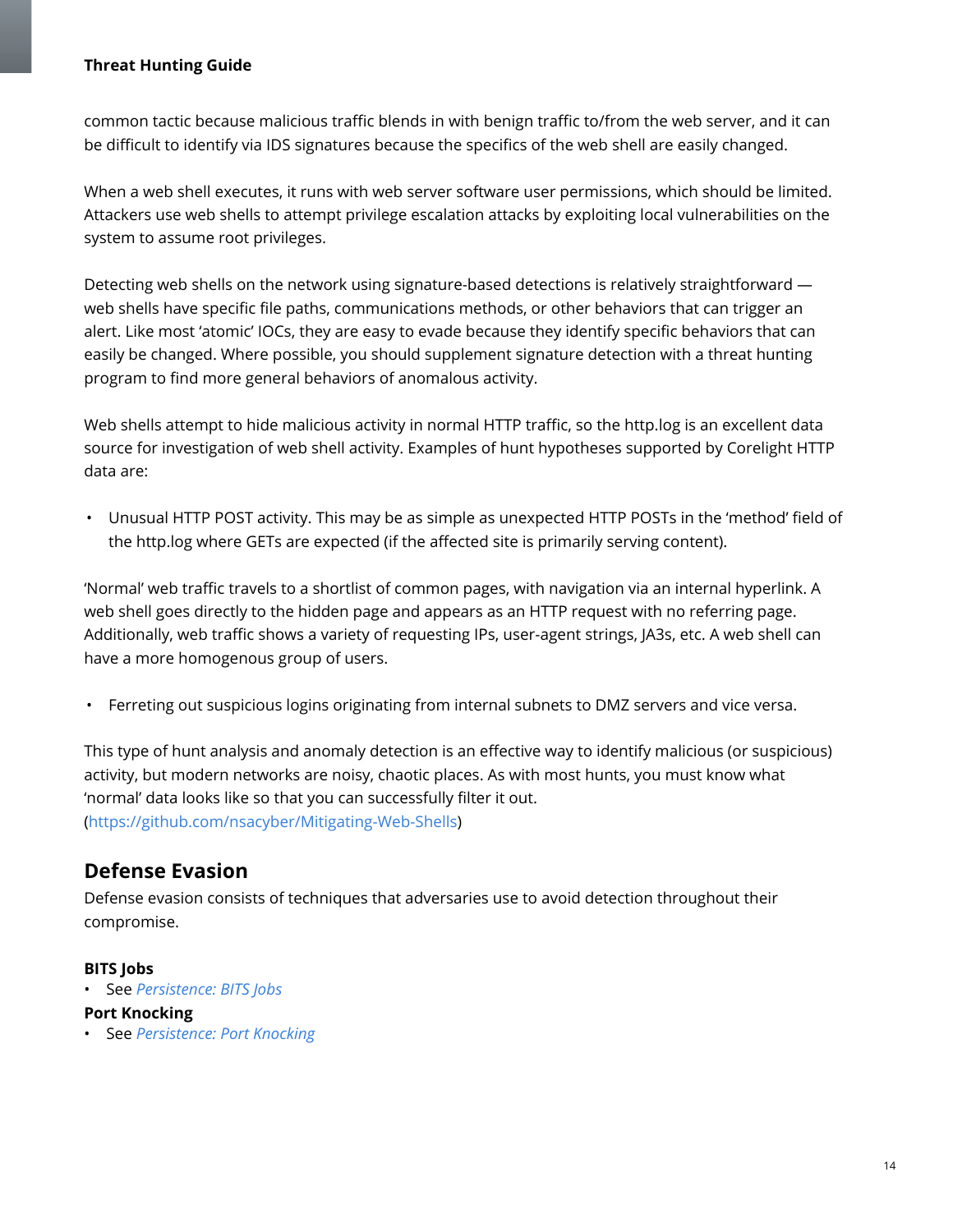#### <span id="page-14-0"></span>**Install root certificate**

Public certificates are used to establish secure TLS/SSL communications. Root certificates are used to identify the root certificate authority (CA). Root certificates are self-signed and form an anchor of trust for public key cryptography. For example, when a root certificate is installed, the system or application will trust certificates in the root's chain of trust. While no network-level device (e.g., routers and switches) can show the certificate chain installed on a client system, the point of installing a malicious root certificate is to bypass trust validation.

Using Corelight data, you can observe all aspects of the TLS/SSL session using the ssl and x509 logs. These two logs allow analysts to identify certificates that seem suspicious by:

- 1. Searching the ssl log for any entries where the validation\_status field doesn't have a value of ok.
- 2. Reviewing records where the validation\_status field either has a self-signed certificate or contains a self-signed certificate in the certificate chain.
- 3. Reviewing the subject and server name fields to determine the likely organization or website that controls the server.
- 4. Filtering results where there are legitimate self-signed certificates in use, such as in communications between IOT devices and the supporting cloud infrastructure.
- 5. Investigating the id.resp\_h IP address to see what Autonomous System the session belongs to and whether it's a reasonable AS organization (such as the organization that matches the information on the server, or a commonly-used cloud hosting provider).
- 6. For remaining connections, use the values in the cert chain fuids to pivot to the certificates in the x509 log and review the certificate details.

Focus your investigations by inspecting the local root certificate authority on the endpoint.

# **Credential Access**

Credential access is when the adversary tries to steal account names and passwords.

# <span id="page-14-1"></span>**Brute Force**

An adversary attempts to gain unauthorized access by systematically guessing a user's password using a repetitive or iterative mechanism. Sometimes a brute force attack originates from a list of known information, increasing the likelihood of success.

For example, an attacker attempting to guess the password of an Active Directory account likely results in many connections to a Domain Controller on the LDAP port (389 or 636). An attacker attempting to discover API URLs in an e-commerce system generates many more connections to the web server than other clients in a similar time period and creates more HTTP status codes in the 400 and 500 range (errors) compared to other clients.

To look for a brute force attack:

1. In the conn log, aggregate by id.orig\_h, id.resp\_h, id.resp\_p, proto, and (optionally) service.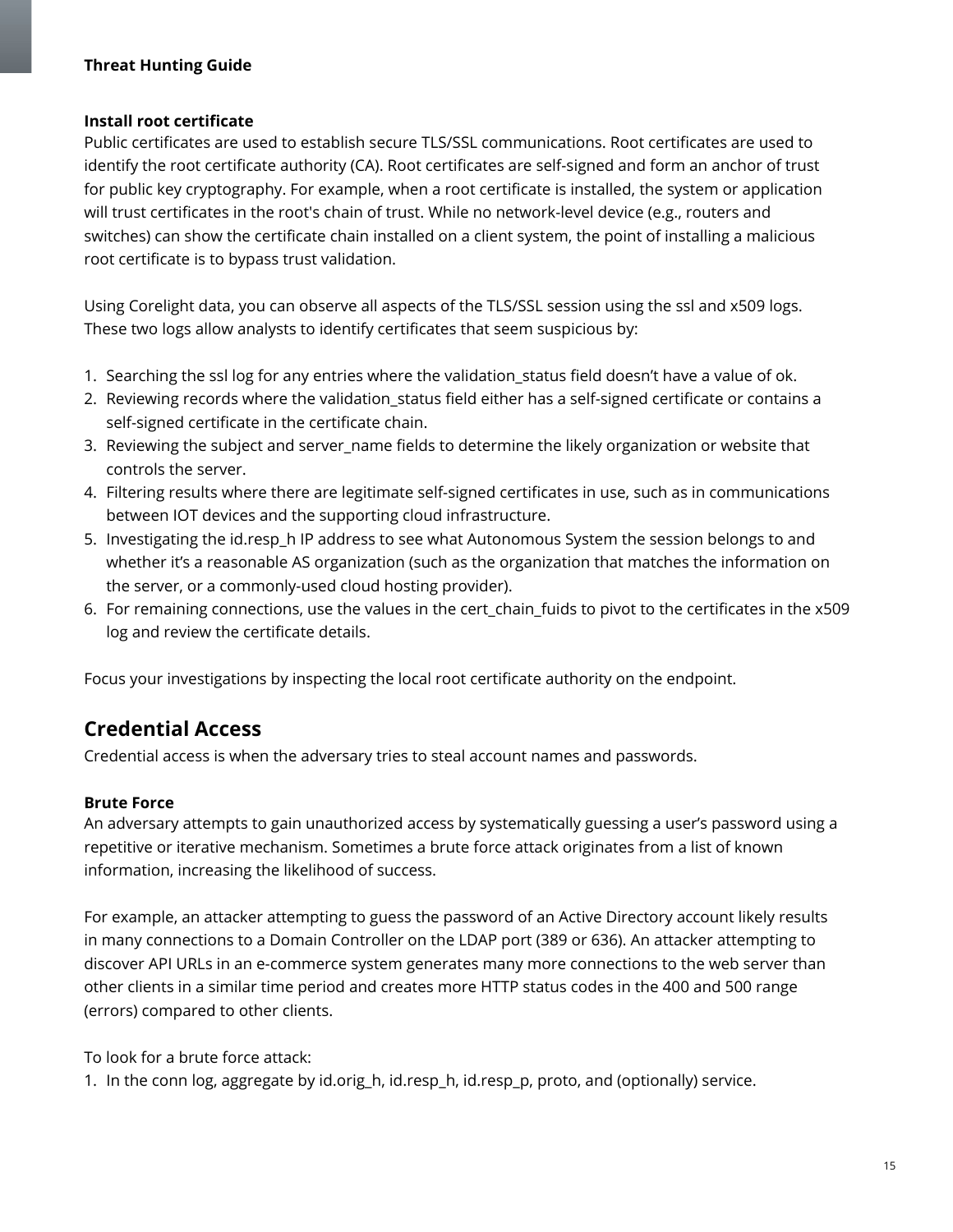- 2. Add a count for the number of operations and sort by the highest counts.
- 3. Choose a time period that makes sense, based on the size of the network/data set, starting small and gradually increasing.
- 4. Filter records that are obviously permissible, such as repeated contacts from network or application performance monitoring systems, vulnerability management systems, or business applications.
- 5. For unknown or suspicious records, perform a deeper investigation on that behavior. For example, look for other connections originating from the remote IP address.
- 6. For protocols that can maintain connections over multiple transactions or attempts, look for long-standing connections. These long-standing connections can also indicate repetitive behavior.

Corelight Sensors include a script that logs connections that are maintained for longer than a set of thresholds, starting at ten minutes and continuing up to three days. If you are not a Corelight customer, but use open source Zeek, this script is available through the [Corelight](https://github.com/corelight) GitHub page.

To hunt for long connections with the Long Connections package installed:

- 1. Examine the notice log.
- 2. Review the entries where the note is "LongConnection::found,"
- 3. Review each set of id.orig\_h, id.resp\_h, id.resp\_p to understand whether these devices should have long connections.

To hunt for long connections without the Long Connections package installed:

- 1. Examine the conn log.
- 2. Gather a list of all connections with the following fields for each: id.orig h, id.resp h, id.resp p, proto, service, and duration fields. This only includes connections that completed, either properly or via timeout. Currently-open connections are not represented in the results.
- 3. Sort the results by duration, bringing the longest connections to the top.
- 4. Investigate each result to determine whether it's legitimate or expected behavior.
- 5. Filter out expected behaviors and thoroughly investigate anything that seems suspicious.

Corelight also gives you the Encrypted Traffic Collection (ETC), which automatically looks for brute force password guessing attempts against SSH servers within a single connection.

#### <span id="page-15-0"></span>**Forced Authentication**

Some protocols automatically authenticate when a user accesses a resource without first checking to see if the resource being accessed is trusted. For example, an attacker can embed a reference in a Microsoft Office document to a file that's hosted on an attacker-controlled UNC path (\\servername\sharename\path\to\file). When the user opens the file, the machine attempts to access the resource. The attacker-controlled server then challenges the machine for authentication, and under most circumstances, the victim machine automatically provides cached credentials, usually in the form of an NTLM hash. The attacker can then attempt to use the credentials for unauthorized access, usually through reversing the hash to get the password, or re-using the hash in a pass-the-hash attack.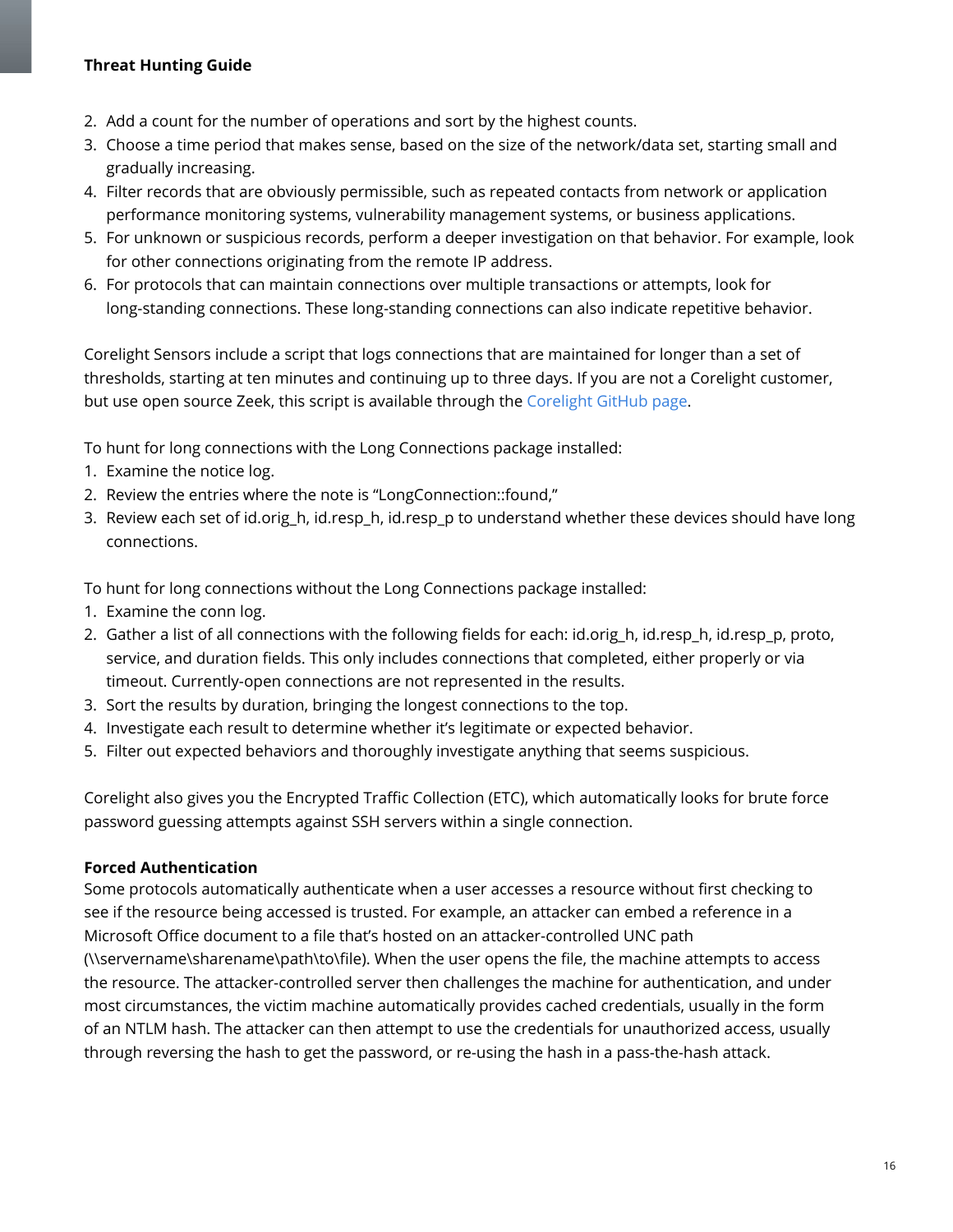This method requires the attacker to control server infrastructure. As a result, the most likely attack vector is spearphishing. The attacker phishes a user on the network, and the victim machine then reaches out to the attacker-controlled server across the internet. To hunt for this behavior, look for authentication across the internet:

- 1. Look in the ntlm log for any signs of NTLM authentication in which the destination IP is on the external network.
- 2. Look for entries in the conn log in which the service field contains smb (and/or ntlm), and local resp is false.

In LLMNR or NBT-NS poisoning, an attacker listens to local LLMNR or NBT-NS broadcasts asking for a particular resource by name. The attacker then responds to the querying client spoofing the actual resource. If the resource is one that usually requires authentication, then the attacker can challenge the client for authentication. When the client authenticates, usually with a password hash, the attacker uses the credentials to impersonate the client and access resources.

You can effectively hunt for these attacks with Corelight data, but the sensor needs to be inside of the broadcast domain because broadcast traffic doesn't typically traverse routers. Typically you need to span or mirror entire VLANs, or forward LLMNR or NBT-NS traffic from client subnets and VLANs, to places on the network that Corelight is monitoring.

Look for dns logs where id.resp\_p=5355 (LLMNR) or id.resp\_p=137 (NBT-NS), and filter for records where the answers field is non-empty. Then count the number of distinct query fields per id.resp\_h. This search yields IPs that respond to more than one name.

#### <span id="page-16-0"></span>**Network Sniffing**

You can't detect an intruder who is sniffing traffic on your network using network logs because the action is invisible; however, *you can detect an intruder by sniffing on your own network* because your adversary can't see it.

Corelight Sensors enable you to deploy an out-of-band sensor grid that generates linked logs. These logs speed reliable observation and detection, and assist in avoiding the pitfall of prevention dependence, while providing context for a deeper and more accurate historical analysis. As Rob Joyce, Chief of the NSA Tailored Access Operations division, put it in his 2016 USENIX talk, "We are doing nation-state exploitation...what can you do to defend yourself to make my life hard?"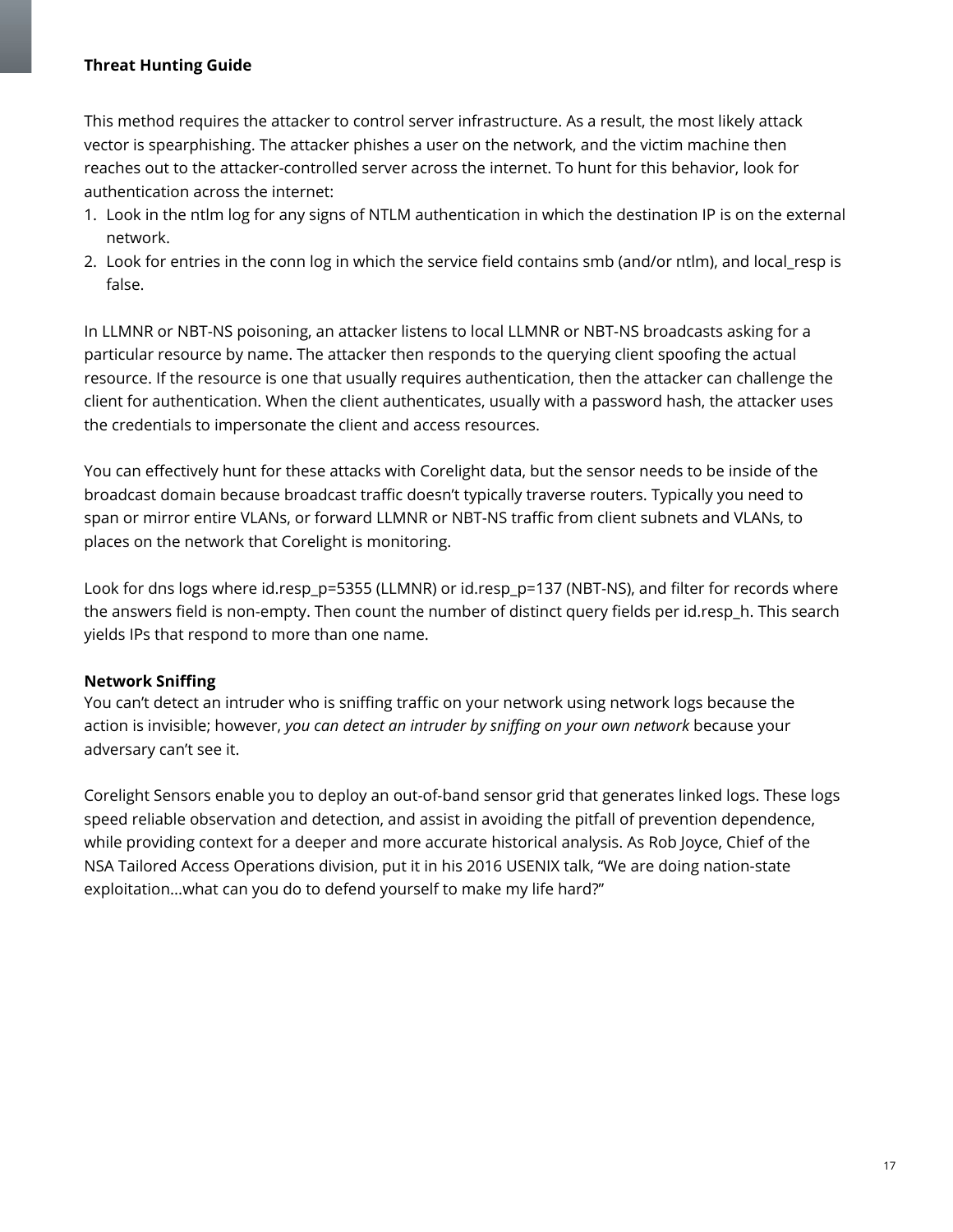# **Discovery**

The adversary is trying to learn about your environment.

## <span id="page-17-0"></span>**Network Service Scanning**

To determine which devices on a network are exploitable, and the services available on those devices, an intruder can employ active scanning. Active scanning methods include:

- Horizontal scanning: Sending connection requests to a specific port across many IPs to see which IPs respond. For example, scanning across many devices on port TCP/22 typically reveals devices running an SSH server. Scanning across many devices on port TCP/445 can effectively enumerate Windows infrastructure.
- Vertical scanning: Sending connection requests to a single IP address across many ports to see which ports respond. This method lets attackers infer services available from that IP address.

Each of these methods can be performed using a free or commercially-available vulnerability scanner. These products often add other logic to check service availability, version information, and if services are vulnerable to known exploitation techniques.

If an intruder uses one or more of the above methods to attempt service discovery, the byproduct is a *failed* or *rejected* connection. In Corelight data, these are recorded in the conn log as connections with a conn\_state of S0 (initiated, and ignored) or REJ (initiated, and rejected), and typically have a history field where there is no 'D' (post-syn data from the initiator). To look for network service scanning internal to the network:

- 1. Search for entries in the conn log where conn\_state is S0 REJ.
- 2. Filter for records where local orig=true and local resp=true.
- 3. Group and count the results by the id.orig h, and the number of unique id.resp p, to assess the horizontal/verticalness of the scan.
- 4. Inspect the list, starting with the records that have the highest count of id.resp\_h or id.resp\_p.
- 5. Identify the originator (id.orig h) and review the list of responders (id.resp h) and ports (id.resp p).
- 6. Determine whether the behavior is acceptable based on the identity of the source, the ports involved, and the destinations.

Not all items on the list are malicious. DHCP servers, for example, are commonly configured to ping an IP address to confirm if the address is in use before assigning it from the pool. Print servers with a large number of print queues attempt SNMP and/or network printing services to printers, even if those printers are offline. For this reason, print servers can cause large numbers of S0 connections. Of course, software that scans legitimately, such as a corporate-sanctioned vulnerability scanner or an inventory management system, might appear in the list. Finally, network engineers conduct ad-hoc network scanning for troubleshooting purposes. If you run across network scanning, modify the original query to omit the records that are known to be benign, then resume hunting.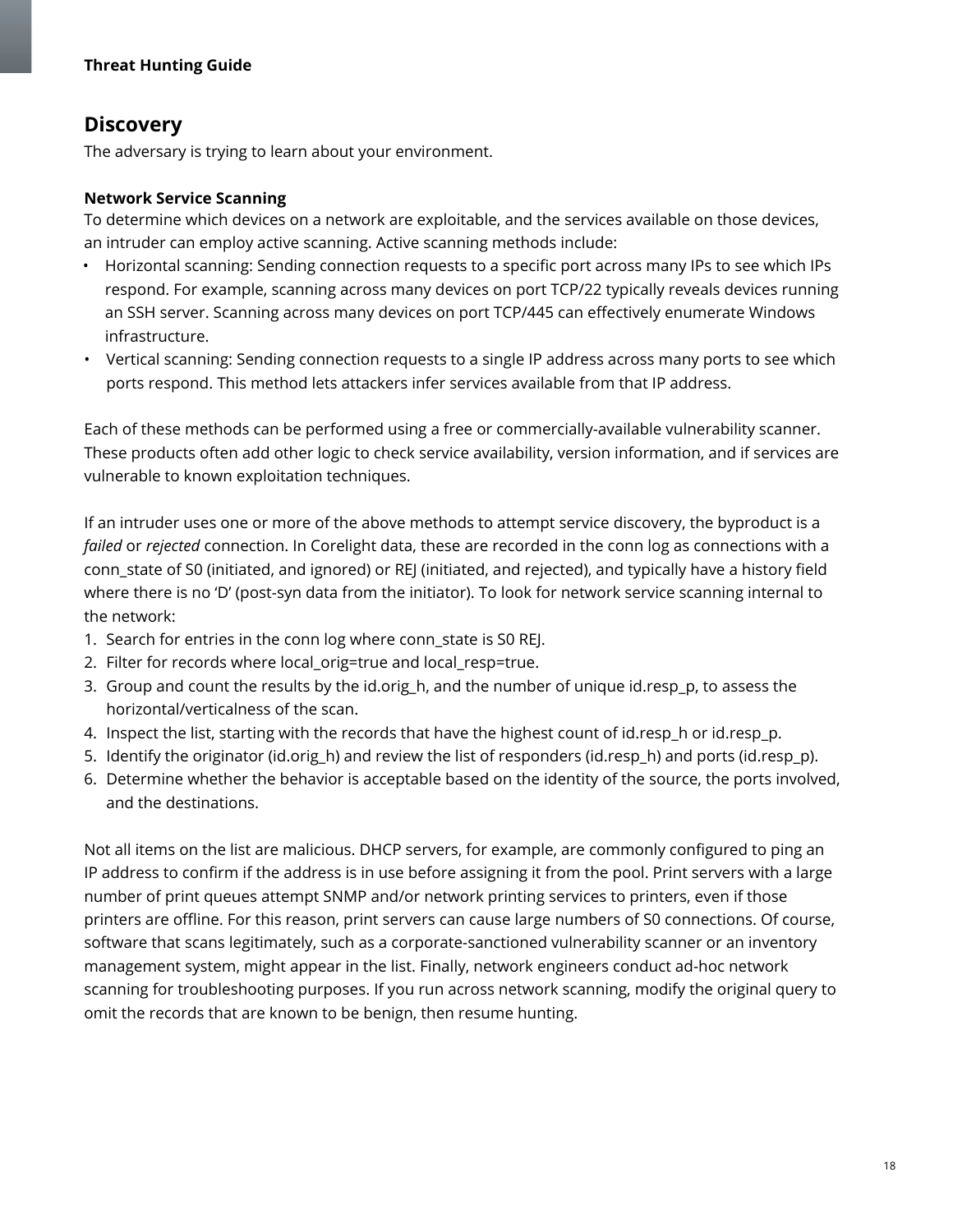#### <span id="page-18-0"></span>**Network Share Discovery**

The most common network sharing protocol abused by attackers is SMB, the standard for Windows file sharing. SMB is supported by every modern operating system. High-value documents that store PII, trade secrets, network diagrams, and other sensitive data, typically live on SMB shares in enterprises of all sizes.

Scanning for and discovering shares on an SMB server is typically done using a DCE/RPC command on TCP port 445. Specifically, a connection to the "srvsvc" pipe — which shows up in the dce\_rpc logs as an endpoint by the same name — is followed by a call to the NetShareEnumAll or NetShareEnum functions (called "operations" in the Zeek log). These function calls are used for legitimate file-sharing purposes, and taken alone they are insufficient indicators of malicious intent. However, in combination with other indicators of lateral movement, they illustrate how an attacker moved laterally within a network. Prime targets for further investigation are ones that generate a large number of DCE\_RPC function calls across a large number of hosts in a short period.

#### <span id="page-18-1"></span>**Network Sniffing (X-reference)**

**See [Credential](#page-16-0) Access: Network Sniffing** 

#### <span id="page-18-2"></span>**Remote System Discovery**

The same principles for detecting Network Service [Scanning](#page-17-0) apply to detecting Remote System Discovery. See this section for more information.

# **Lateral Movement**

Lateral movement is what adversaries use to enter and control remote systems on a network.

#### <span id="page-18-3"></span>**Remote Desktop Protocol**

The Microsoft Remote Desktop Protocol (RDP) is used to remotely control a Windows endpoint. This protocol can be abused by an attacker to gain unauthorized access to your network (see Initial [Access:](#page-12-0) External Remote [Services\)](#page-12-0). Once an intruder is inside, they can use RDP to move laterally among devices.

RDP is one of the many protocols parsed by Corelight. For some environments, the presence of RDP, or its presence on specific systems, is sufficient to trigger an investigation. For networks where RDP is permitted, the Zeek RDP log is rich in information that helps establish whether a connection is legitimate, for example, recording data like keyboard layout, encryption levels, or client name for a connection.

When hunting with the rdp log:

- 1. Focus on the id.orig\_h, id.resp\_h, id.resp\_p, and cookie fields. The cookie field can contain any arbitrary value sent by the RDP client to the server, but it often contains the username sent by the RDP client.
- 2. Aggregate the records based on these four fields and show a count for each unique set.
- 3. Iterate through the set and identify the origin and destination of each connection (e.g., you can use the records from the DNS and DHCP logs).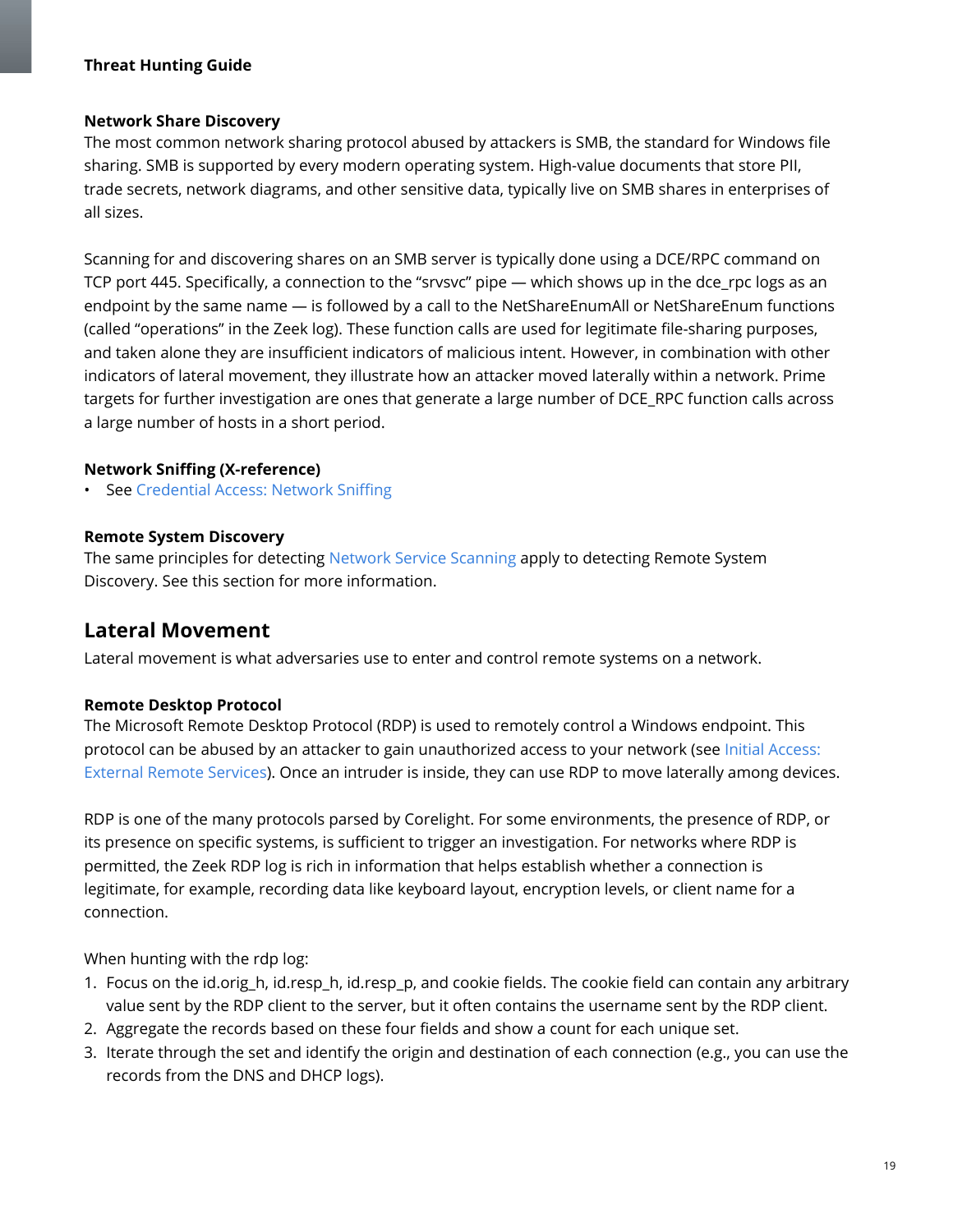- 4. Some RDP connections will use a non-standard keyboard layout. To look for this, examine the keyboard\_layout field. Count the number of instances of each value and apply data stacking to look for outlying or rarely occurring values.
- 5. Identify the origin and destination and determine whether the non-standard keyboard layout is expected, for instance, if the origin user is known to have a non-English language as their primary language, and that language is the requested language in the RDP connection.

After you have this information ask several questions:

- Does the cookie value match the expected user at the source or destination machine?
- Is there a legitimate reason for the originator to be using RDP?
- Are there any users using RDP where you wouldn't expect that for their job function?

#### <span id="page-19-0"></span>**Remote Services**

Exploitation of a software vulnerability occurs when an adversary takes advantage of a programming error to execute adversary-controlled code. This exploitation can happen in a program, service, or within the operating system software or kernel itself. A common goal for post-compromise exploitation of remote services is for lateral movement.

Given the complexity of today's enterprise networks, a variety of third-party and external services are often in use. These services allow attackers to gain initial access or to move laterally. All connections are logged within conn.log, however, more details may be available within protocol-specific logs depending on the nature of the remote service under attack. For example, you can monitor the http.log file for suspicious and unexpected HTTP requests (such as OPTIONS requests).

Path: http, uid: CEeVS92Ljnr9jbW2J5, id.orig\_h: 54.235.163.229, id.orig\_p: 41855, id.resp\_h: 192.168.0.2, id.resp\_p: 80, trans\_depth: 1, method: OPTIONS, host: host-90-236-3-35.mobileonline.telia.com, uri: \*, version: 1.1,

Additionally, Corelight extracts information about software observed on the network into the software.log. This file provides defenders valuable data to monitor for unexpected or unauthorized servers, vulnerable or out-of-date services, and unpatched client software.

path: software,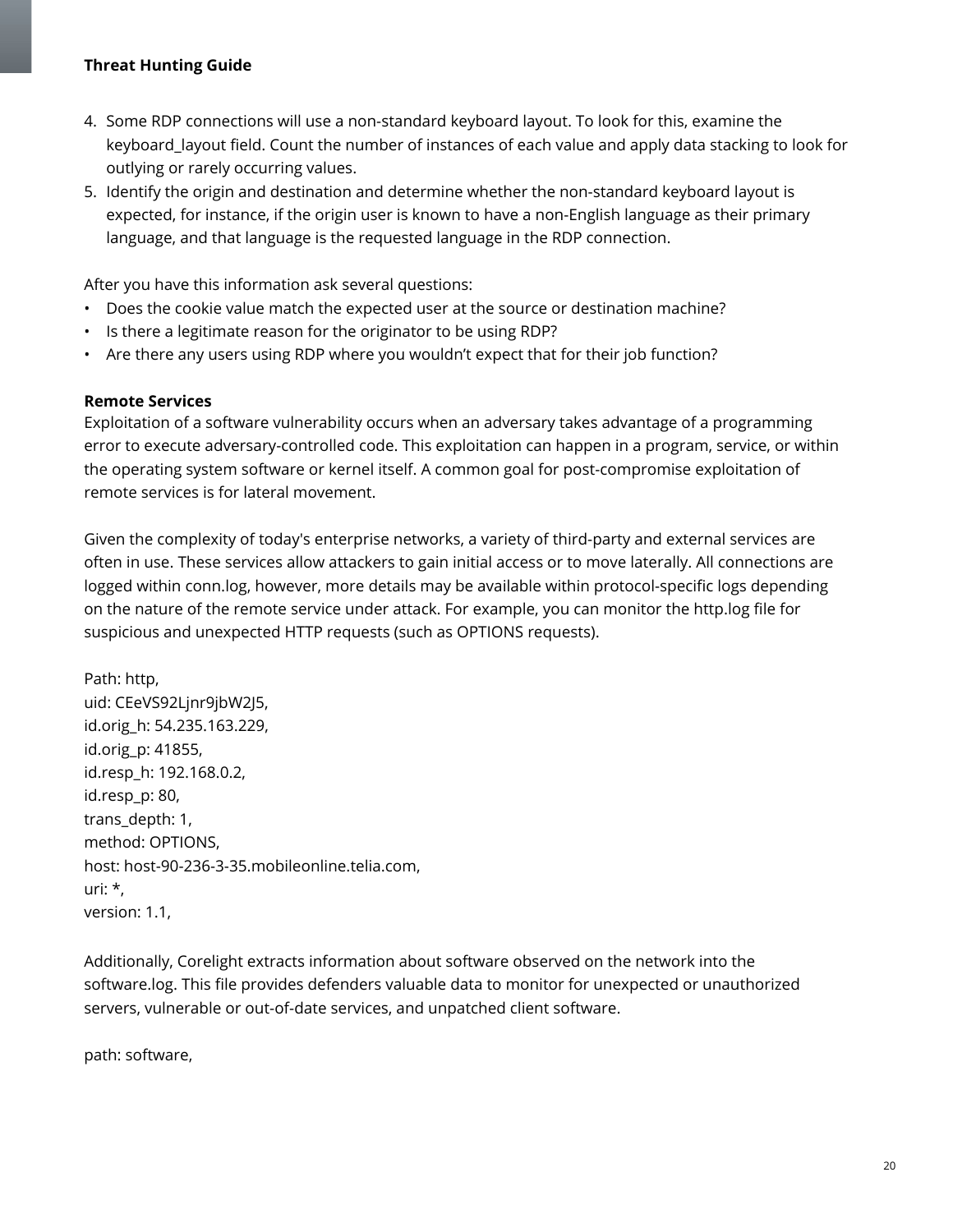host: 192.168.0.53, software\_type: SMTP::MAIL\_CLIENT, name: Microsoft Outlook Express, version.major: 6, version.minor: 0, version.minor2: 2900, version.minor3: 5512, unparsed\_version: Microsoft Outlook Express 6.00.2900.5512

#### <span id="page-20-0"></span>**Windows Admin Shares**

Windows systems have hidden network shares that are accessible only to administrators and provide the ability for remote file copy and other administrative functions. Example network shares include C\$, ADMIN\$, and IPC\$.

Attackers often use SMB to connect to administrative shares on Microsoft Windows workstations and servers. They may want to learn more about the target, extract sensitive files, upload malicious payloads, or authenticate so that further tools and attacks can proceed. Corelight monitors SMB traffic, including authentication attempts, allowing defenders to log and notice patterns of administrative authentication attempts as well as monitor SMB traffic to extract transferred files. The following example demonstrates the action FILE\_OPEN being performed using the hidden admin share, and includes MAC information. Corelight logs the action performed including Open/Rename/Delete/Write.

path: smb\_files, uid: CB3Ezw2X3tYKtxunq, id.orig\_h: 10.10.199.101, id.orig\_p: 49710, id.resp\_h: 10.10.199.31, id.resp\_p: 445, action: SMB::FILE\_OPEN, path: \\\\10.10.199.31\\admin\$, name: <share\_root>, size: 24576, times.modified: 2020-04-07T21:17:30.244159Z, times.accessed: 2020-04-07T21:17:30.244159Z, times.created: 2016-07-16T06:04:24.770745Z, times.changed: 2020-04-07T21:17:30.244159Z

# **Collection**

The adversary is trying to gather data to achieve their goal.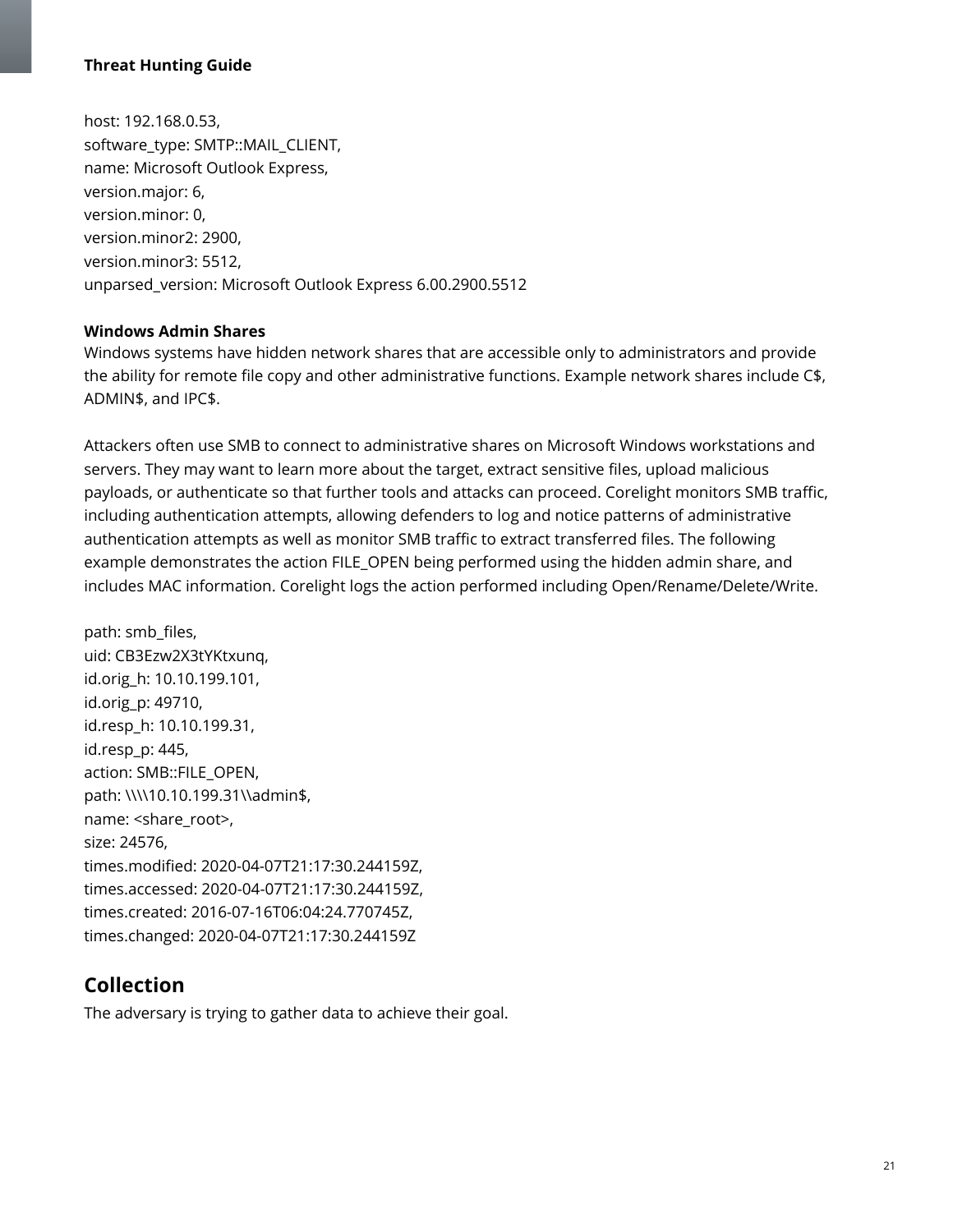#### <span id="page-21-0"></span>**Archive Collected Data**

To conceal data, attackers may consolidate data into compressed archive files, such as Zip, RAR, TAR, or CAB files. To hunt for this obfuscation technique, use the files log.

To search for compressed files:

- 1. Search all files logs, retrieving the tx\_hosts, rx\_hosts, mime\_type, total\_bytes, and source fields.
- 2. Remove records with uninteresting mime types from the results, for example:
	- a. application/x-x509-\*
	- b. application/ocsp\*
	- c. image/\*
	- d. audio/\*
	- e. video/\*
	- f. text/\*
	- g. application/xml
	- h. application/chrome-ext

#### <span id="page-21-1"></span>**Automated Collection**

Attackers can deploy automated tools on a compromised host to monitor intranet services for sensitive data and corporate secrets. These tools can include scripts to search for (and copy) information such as file type, location, or name at specific time intervals. Intruders may use remote access tools to conduct automated collection.

For example, a custom tool may query an intranet web server or an internal email server, polling regularly for new content. Corelight monitors multiple protocols including HTTP, email, MySQL, FTP, and SMB traffic to provide insight into these queries.

When hunting for automated collection use, defenders can identify automated tools by watching for repetitive queries or regularly scheduled connections. For example, if an intruder is web scraping, there will be a large number of connections from a finite number of IP addresses. Additionally, you can use the SMB logs (smb\_files or smb\_mapping) to identify anomalous traffic patterns.

#### <span id="page-21-2"></span>**Data From Network Shared Drive**

Network shared drives are a treasure trove of sensitive corporate documents. Most enterprise networks host shared network drives using SMB, but some may rely on FTP, HTTP, or even RDP. Zeek can monitor access to shared network drives when protocols like SMB, FTP, or HTTP are used. Remote control protocols, like RDP, are also parsed in protocol-specific logs. Anywhere Corelight sees this traffic, it is monitored and logged in the protocol-specific log.

The following example demonstrates the ftp log. Corelight logs the command and arguments.

path: ftp, uid: C0EeI73um1Aw3rrOib,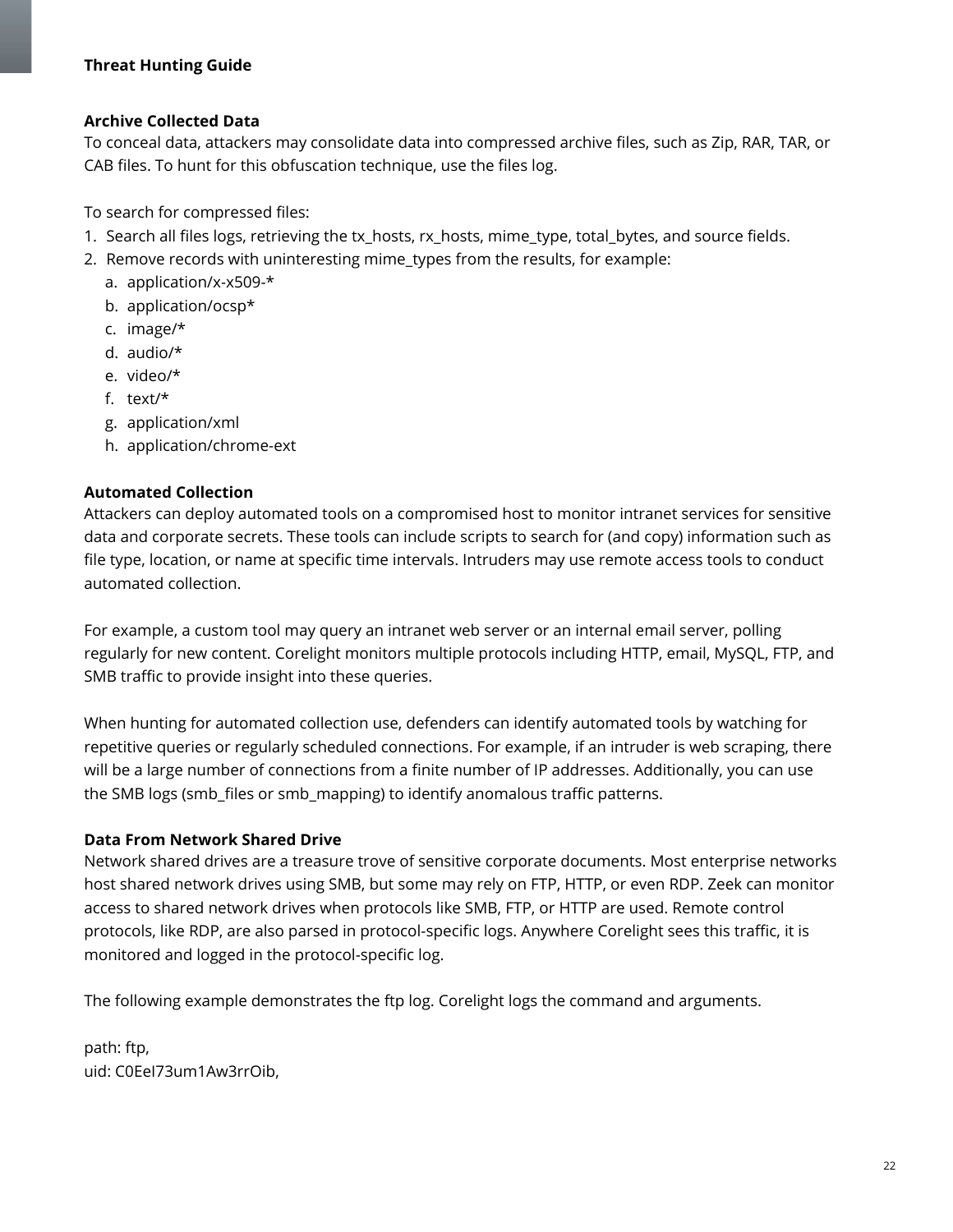id.orig\_h: 10.0.0.11, id.orig\_p: 45831, id.resp\_h: 119.74.138.214, id.resp\_p: 21, user: 1, password: <hidden>, command: RETR, arg: ftp://119.74.138.214/doc.exe, reply\_msg: Transfer OK

# **Command and Control**

The adversary is trying to communicate with compromised systems to control them.

#### <span id="page-22-0"></span>**Commonly Used Ports/Non-Standard Ports**

Adversaries may use a commonly used port to avoid more detailed inspection.

Hunting for C2 channels over commonly used ports is difficult, but not impossible. To look for C2 channels, search for well-known ports that are being used with an uncommon service.

When hunting for C2 using commonly used ports:

- 1. Initially focus on the service field, and search the conn log for entries where the service field isn't what you would expect for the standard port (the service field could be either a '-' or another service).
	- a. Start with the most common protocols.
		- TCP:80 (HTTP) TCP:443 (HTTPS)
		- TCP:25 (SMTP)
		- TCP/UDP:53 (DNS)
- 2. Corelight's Encrypted Traffic Collection contains a package titled Encryption Detection. Encryption Detection generates a notice when cleartext traffic is observed on usually encrypted ports. Observing notices for Viz::UnencryptedService highlights this behavior and helps you identify potentially malicious connections using common ports.

The Corelight Encrypted Traffic Collection package also has a feature that notifies you when a session uses instant encryption. The package looks for pre-shared keys or encrypted connections that begin without a traditional key negotiation. Observing notices for Viz::CustomCrypto highlights this behavior and helps you identify potentially malicious connections using common ports.

Additionally, you can use the Corelight dpd and weird logs to identify unexpected protocol behavior. These logs show debugging and parsing errors and identify out-of-specification usage of common ports and protocols — which might indicate malicious activity or covert use of known ports and protocols.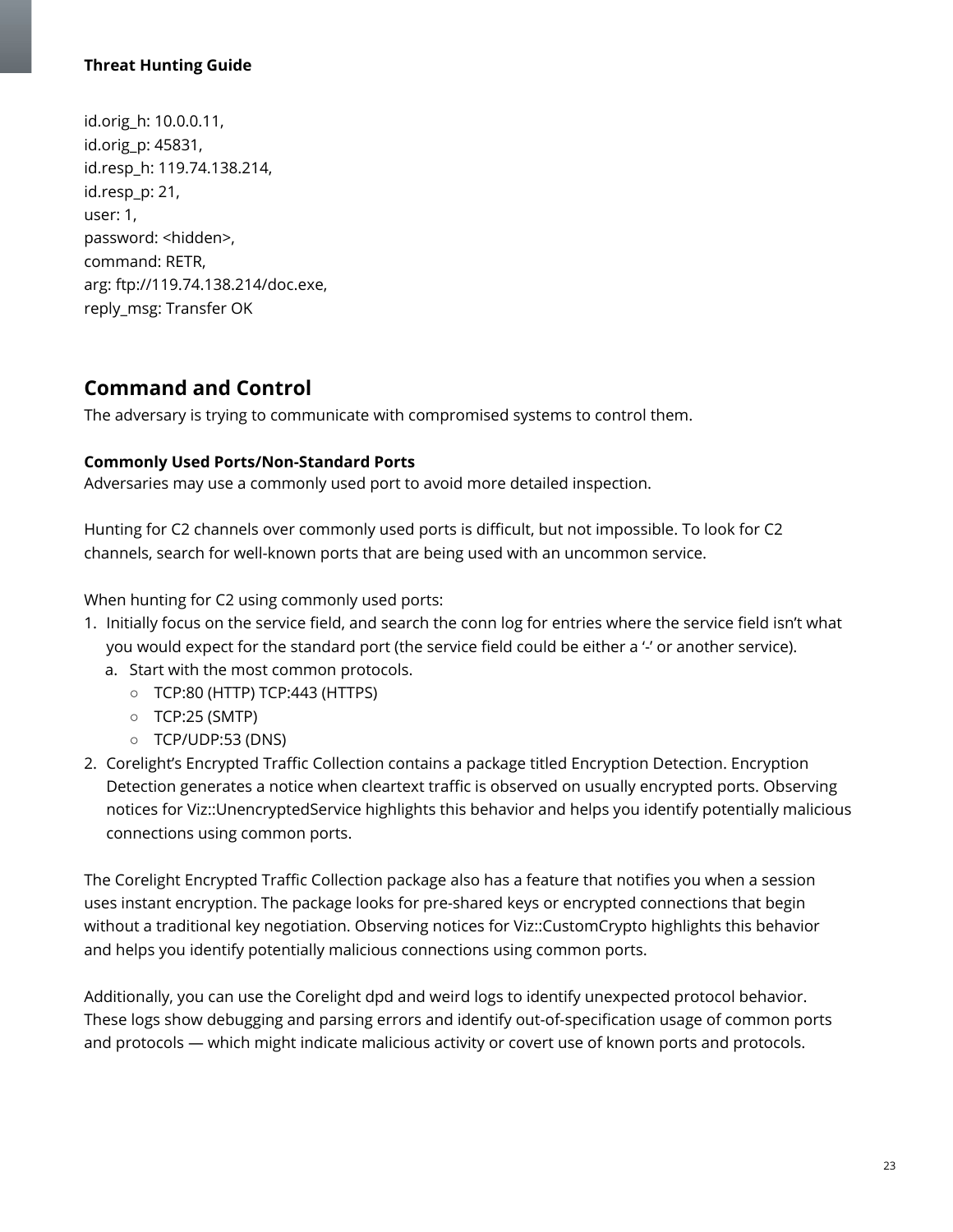path: dpd, uid: C5LNtk1n9NkT8m300j, id.orig\_h: 192.168.0.54, id.orig\_p: 52841, id.resp\_h: 54.89.42.30, id.resp\_p: 80, proto: tcp, analyzer: HTTP, failure\_reason: not a http request line

## <span id="page-23-0"></span>**Encrypted Channel**

See the [Commonly](#page-22-0) Used Ports section for a description of Corelight's Encryption Detection package, the dpd log, and the weird log. These help you identify potential custom cryptographic protocols.

## <span id="page-23-1"></span>**Fallback Channels, Multi-Stage Channels**

Adversaries have been known to split communications between different protocols, using one for inbound C2 and another for outbound data. This allows for the communication to bypass firewall restrictions.

Malware that splits communication between two hosts for instructions and for exfiltration introduces a new challenge for defenders. Recognizing the linkage between suspicious control traffic and large data transfers is challenging, but Zeek provides packages and frameworks that synthesize data. For example, there is a package for determining the producer-consumer ratio for connections that identifies imbalanced, and possibly suspicious, data transfers. Additionally, the Intelligence Framework enables coordination with other defenders by identifying possible indicators of compromise (IP addresses, email addresses, and domain names) in Corelight data.

It's difficult to correlate attackers using different communication methods and channels but Corelight content, along with Zeek frameworks and packages can help. They allow defenders to identify the hidden channels discreetly, providing multiple opportunities for detection.

Beyond watching for the previously mentioned C2 communication mechanisms, here are some other signs available in Corelight data:

- Use conn. log to identify communication patterns that indicate additional channels (e.g., using orig  $h$ and resp h to narrow connections to a time window and observe connections between the hosts that include odd ports, failed or refused connections, or interesting/suspicious elements).
- Use Corelight (ETC), or self-developed content, in conjunction with connection log discovery to find potential relationships between overlapping, adjacent, or interesting connections.
- Search for sequences of connections to unrelated hosts using different protocols or events in the dpd and weird logs as described in [Commonly](#page-22-0) Used Ports.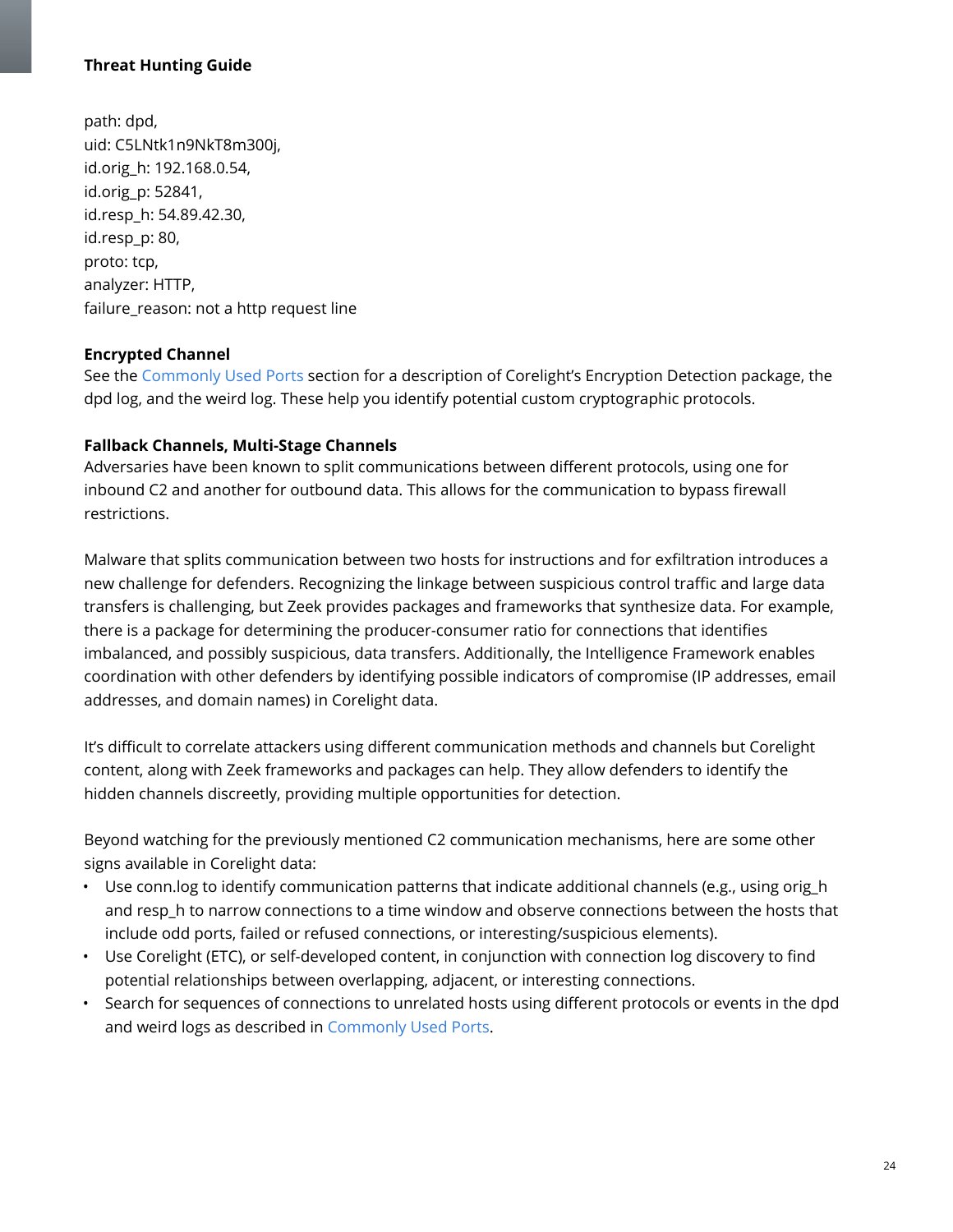#### <span id="page-24-0"></span>**Ingress Tool Transfer**

Intruders typically move files onto compromised systems — both tools that can assist with further lateral movement, and/or sensitive files designed for exfiltration. Those files will typically move over an HTTP(S), SSH, or SMB connection.

For files moving over plaintext HTTP, details like the remote host name and the name and mime type of the file being transferred can be useful indicators; users should also consult the files log for the hashes of files being moved, as many popular attacker tools have known crypto hashes that make identifying them easy. In the case of HTTPS, defenders can use the IP address of the remote system, as well as the certificate details noted in the ssl log (i.e., organization name, FQDN of the remote host from the CN, etc.) to look for anomalous connections.

Intruders copy files from one endpoint to another as they move laterally among compromised assets. Traditionally, file copies to or from Unix/Linux systems occur over the SSH protocol using the scp command. For Windows systems, remote file uploads or downloads typically happen over SMB, but also may use SSH via PUTTY.

Corelight Sensors with the ETC SSH inferences package enabled extend the ssh log. The extension includes an inferences field that adds inferred characteristics about the SSH traffic. For example, if the session is being used to move files, or if it is interactive:

- LFU: Large File Upload
- LFD: Large File Download
- KS: Keystrokes

To begin hunting for interesting SSH sessions use the inferences field in the ETC SSH package:

- 1. Identify sessions where the inferences field contains LFU, SFU, LFD, or SFD
- 2. Determine whether file activity via SSH is legitimate and expected

Corelight Sensors are preloaded with the MITRE BZAR (Bro/Zeek ATT&CK-Based Analytics and Reporting) package. MITRE BZAR identifies MITRE ATT&CK techniques for remote file copy, namely files being copied to C\$ or ADMIN\$ shares. This package generates entries in the notice log, as depicted below:

Path: notice, uid: CiAtaM363GcEbU63zk, id.orig\_h: 192.168.38.104, id.orig\_p: 65431, id.resp\_h: 192.168.38.102, id.resp\_p: 445, fuid: FSeaVF4qnjl8cT3HF8, file\_mime\_type: text/plain,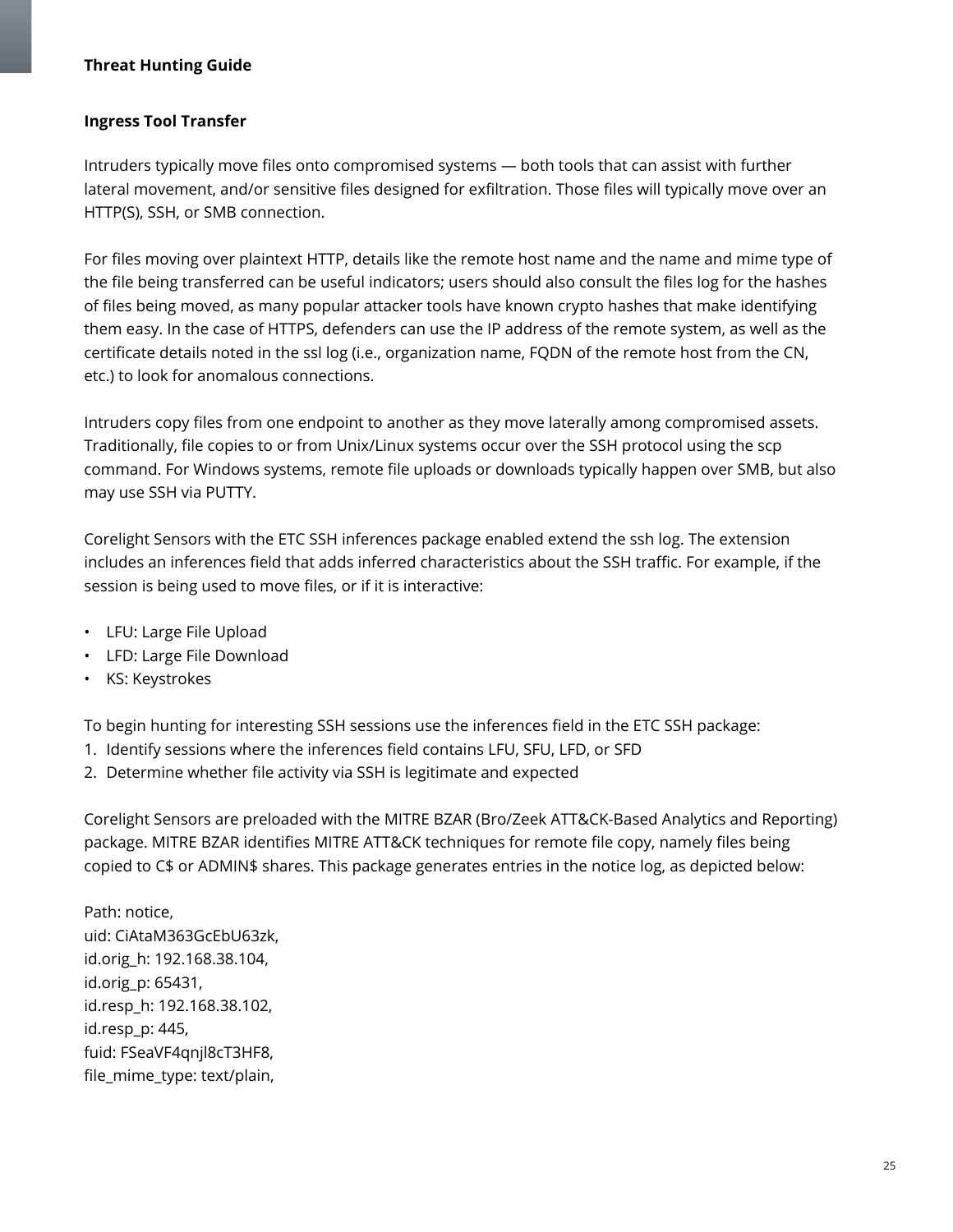file\_desc: Windows\\Temp\\hbaVJpzdnG, proto: tcp, note: ATTACK::Lateral\_Movement\_Extracted\_File, msg: Saved a copy of the file written to SMB admin file share, sub: 2020-10-23/6f24ac6ce591baf02acd64684f596d2db0ec97c0, src: 192.168.38.104, dst: 192.168.38.102, p: 445, actions: [Notice::ACTION\_LOG],suppress\_for:3600.0

Even if you do not enable the MITRE BZAR package on your Corelight Sensor, Corelight still logs SMB share access in the smb\_mapping log and file access and modification in the smb\_files log. The following logs illustrate the data contained in the Corelight family of SMB logs:

path: smb\_mapping, uid: CiAtaM363GcEbU63zk, id.orig\_h: 192.168.38.104, id.orig\_p: 65431, id.resp\_h: 192.168.38.102, id.resp\_p: 445, path: \\\\192.168.38.102\\C\$, share\_type: DISK

path: smb\_files, uid: CiAtaM363GcEbU63zk, id.orig\_h: 192.168.38.104, id.orig\_p: 65431, id.resp\_h: 192.168.38.102, id.resp\_p: 445, action: SMB::FILE\_OPEN, path: \\\\192.168.38.102\\C\$, name: Windows\\Temp\\hbaVJpzdnG, size: 1894, times.modified: 2019-12-31T10:28:02.800834Z, times.accessed: 2019-12-31T10:28:02.753959Z, times.created: 2019-12-31T10:28:02.566496Z, times.changed: 2019-12-31T10:28:02.800834Z

To hunt for lateral movement:

- 1. Start by searching the smb\_files logs, and focus on the id.orig\_h, id.resp\_h, path, and name fields
- 2. Filter records where id.resp\_h is a known file server, which reduces the results to potentially interesting connections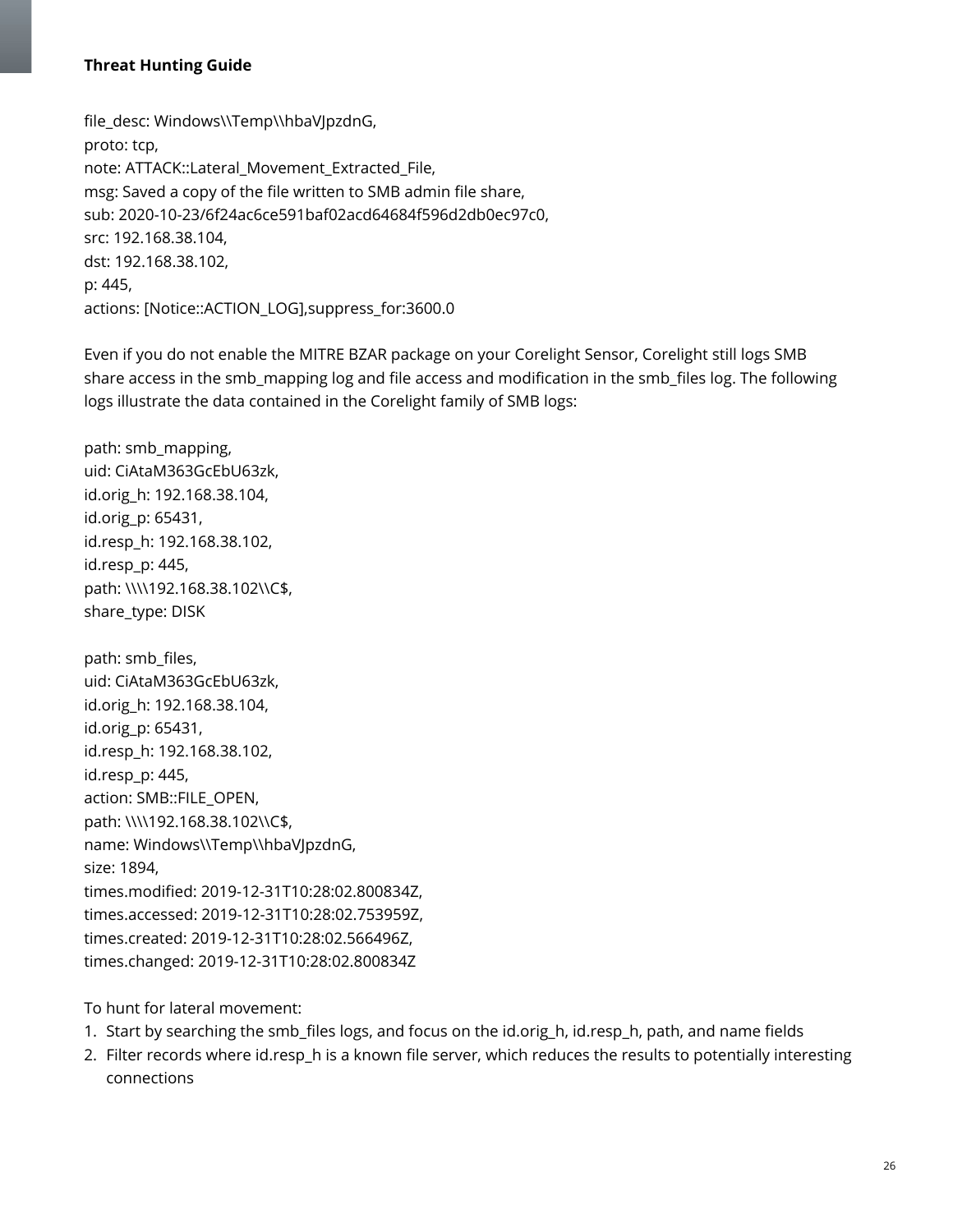- 3. Review the path and name fields to identify which share the file was accessed from or written to, and determine if the behavior is suspicious.
- 4. For additional context about the remaining interesting records, you can pivot to the files log, using the UID to collect specific information about the file(s). For example, the MD5/SHA1/SHA256 hash(es) are automatically calculated and can be used to identify known malware in external systems, such as VirusTotal.
	- a. There are also other fields and possibly logs available (e.g., pe log) that can be used to rule out uninteresting records.

# <span id="page-26-0"></span>**Non-Application Layer Protocol**

Attackers often make use of a pair of techniques for hiding inside of legitimate traffic: sending their communications over a custom protocol on a commonly allowed port like 80, 443, or 53, and embedding their messaging inside of the structure of legitimate but typically less-monitored protocols like ICMP.

For the use of custom protocols on standard ports, see the Commonly Used [Ports/Non-Standard](#page-22-0) Ports section for a description of Corelight's Encryption Detection package, the dpd log, and the weird log. These help you identify custom C2 communications that use non-standard encryption or violate traditional protocol specifications.

Malware sometimes employs standardized lower-level protocols like ICMP, UDP, and SOCKS to avoid detection as these protocols are rarely monitored. For example, malware authors might embed C2 instructions in an ICMP Echo Request ("ping") packet.

Corelight monitors all connections regardless of protocol, and stores connection data within the conn log. C2 channels that employ custom UDP protocols or TCP-based SOCKS protocols (but no standard application layer protocols) have conn log entries with no identifiable service field. These fields and logs provide visibility into traffic flows across the network — even ICMP, UDP, and SOCKS. For ICMP sessions, Corelight data contains more than just the source and destination, for example; packet counts, bytes transferred, and size of ICMP data for both the sender and recipient.

With this data, you have the information needed to discover abnormally large or frequent ICMP communications that can be indicative of C2. The following log is a sample of the socks log.

Path: socks, uid: C5u9ig4ACZvweN5my6, id.orig\_h: 192.168.0.2, id.orig\_p: 55951, id.resp\_h: 192.168.0.1, id.resp\_p: 1080, version: 5,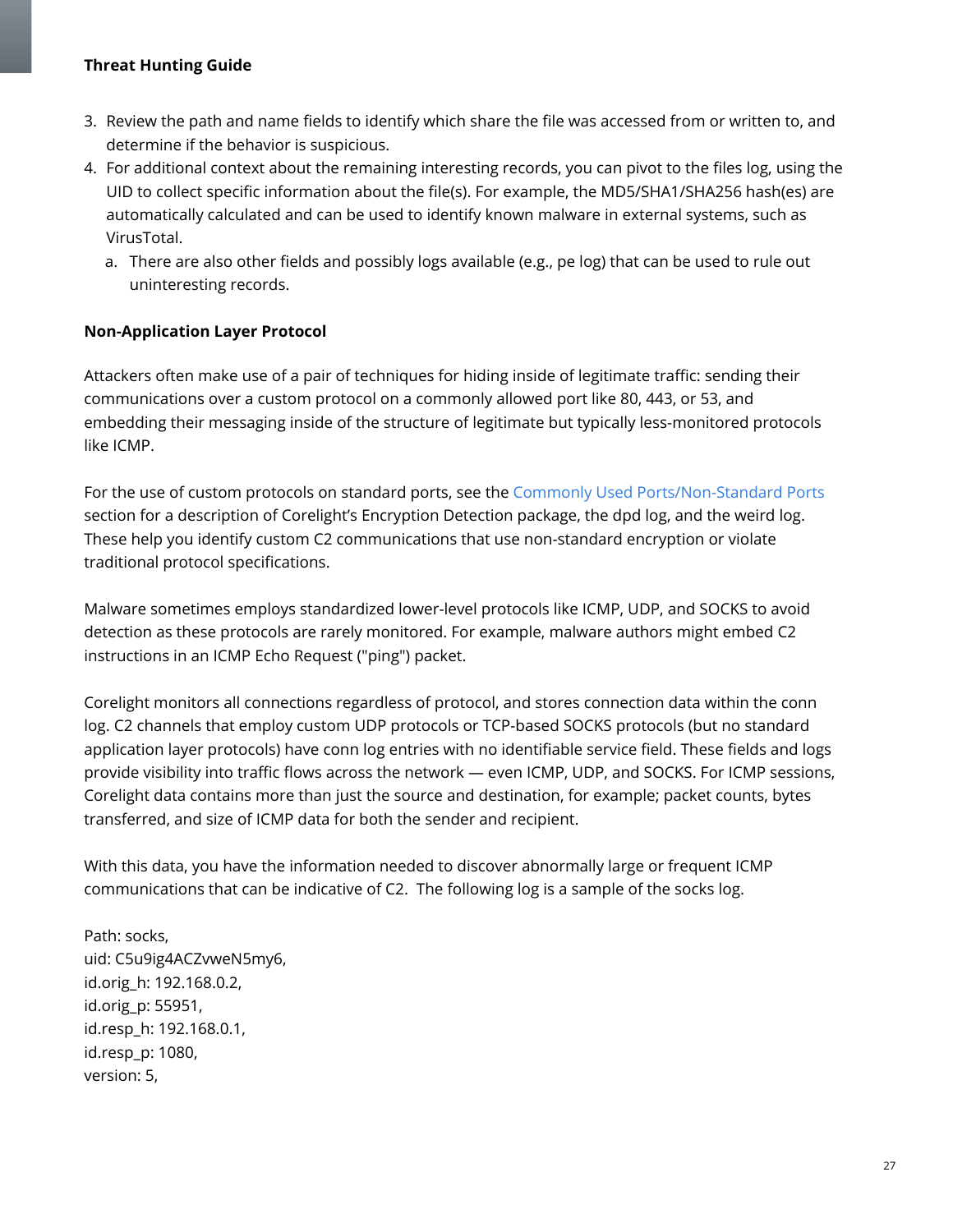user: bob, status: succeeded, request.host: 192.168.0.2, request\_p: 22, bound.host: 192.168.0.1, bound\_p: 55951

To hunt for an intruder using a standard non-application layer protocol to tunnel information:

- 1. Search the conn log for entries where the service field is blank, local\_orig is true, and local\_resp is false
- 2. Aggregate those results by id.orig\_h, id.resp\_h, id.resp\_p and summarize by count
- 3. Filter 'normal' entries
- 4. Investigate any remaining items, focusing on the line items with the greatest count first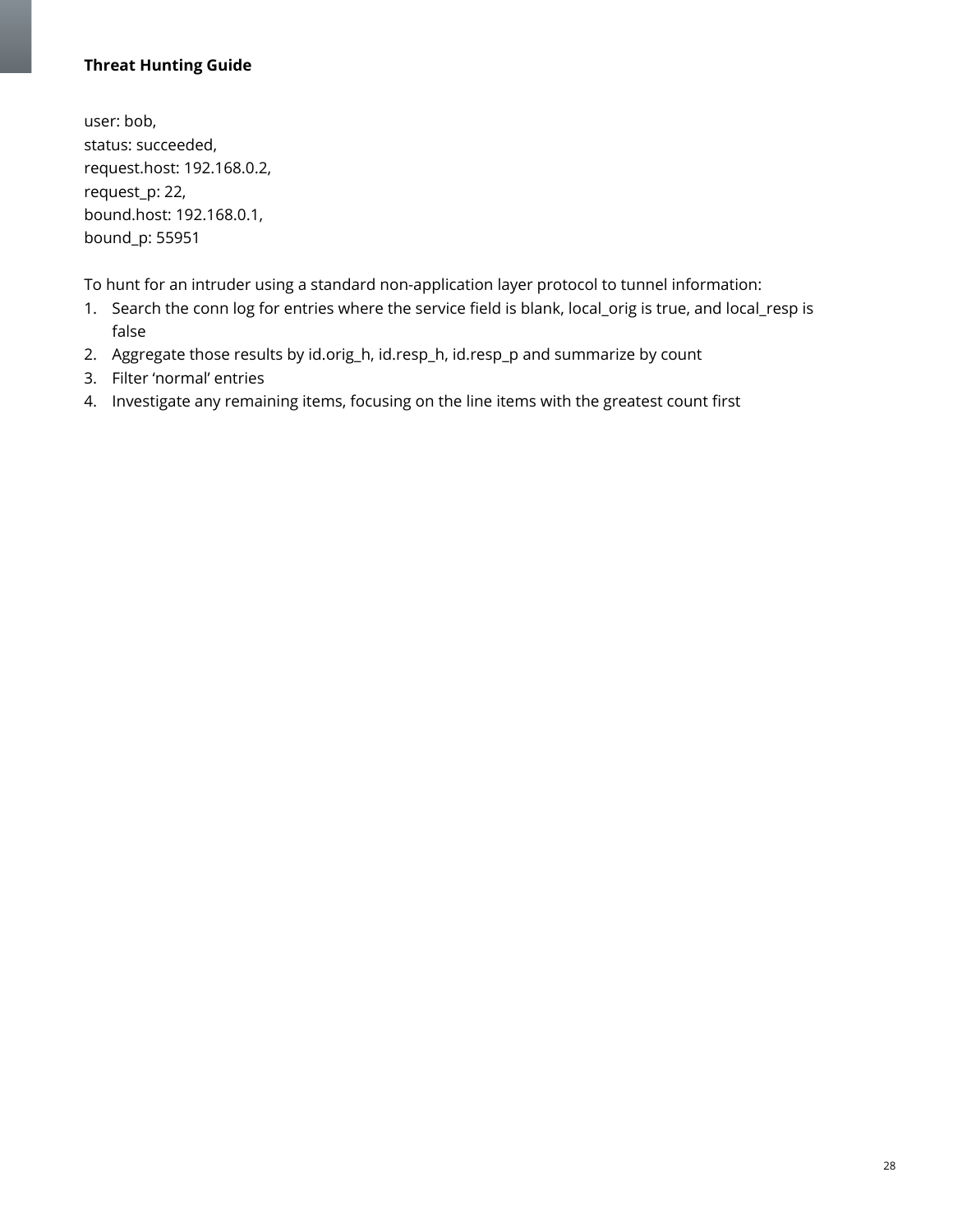#### <span id="page-28-0"></span>**Non-Standard Ports**

Every connection made in an environment monitored by Corelight is recorded in the conn log. After building a list of regularly used ports (e.g., 22/SSH, 25/SMTP, 80/HTTP, and 443/SSL), you can query the Corelight data to find connections to ports that aren't on that list.

If you encounter connections that appear on other non-standard ports, examine the Layer 7 service that Corelight observes and records in the conn log service field. Cases without a recognized service are the most suspicious, particularly if large volumes of data are being transferred or connection lengths are long.

When you encounter well-known services on irregular ports, examine the details in the corresponding protocol log for additional clues. For example, in the HTTP log, make note of the name of the remote host, the client's User-Agent string, and the URI. Together, they might all contain clues as to the software that's generating the request on the uncommon port.

Path: conn, uid: CrlIbI1BJ8Al8ryyX6, id.orig\_h: 192.168.0.53, id.orig\_p: 4388, id.resp\_h: 46.108.156.146, id.resp\_p: 22205, proto: tcp, service: http, duration: 0.0013911724090576172, orig bytes: 412, resp\_bytes: 377, conn\_state: RSTO, local orig: true, local resp: false, missed\_bytes: 0, history: ShADadfR, orig\_pkts: 7, orig\_ip\_bytes: 700, resp pkts: 5, resp\_ip\_bytes: 585, resp\_cc: DE, orig\_l2\_addr: 00:60:6e:00:9d:f9, resp\_l2\_addr: 78:54:2e:9f:10:28, id.orig\_h\_name.src: HTTP\_HOST, id.orig\_h\_name.vals: [192.168.0.53:2869], id.resp\_h\_name.src: HTTP\_HOST, id.resp\_h\_name.vals: [zzwfbedgue.yjuggczkkq.gq:39349,gxgfwamxzl.yjuggczkkq.gq:17805,uugzv.yjuggczkkq.gq:22205,uaayo.ni pekpidbkfyjyp.ml:26749], mss: 1400, sack\_ok: true, pcr: 0.044359949302915088,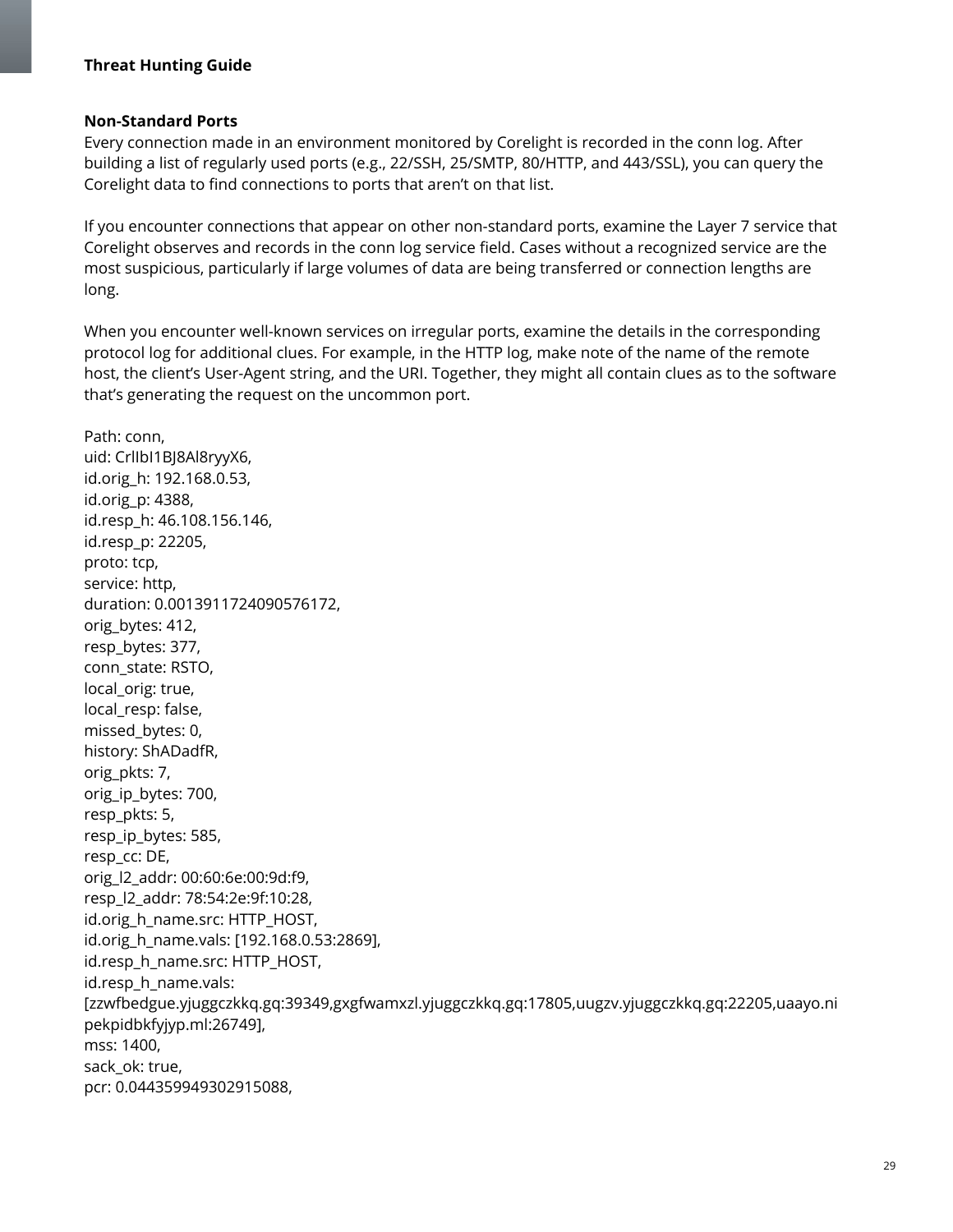enrichment orig.device type: Workstation, enrichment\_orig.role: Sales, enrichment orig.user: Chris Jones, enrichment orig.city location: Austin, TX, enrichment\_orig.building: Teleworker, community\_id: 1:ZHZczAcdJVGk0WMPotThj9efcU4=

#### <span id="page-29-0"></span>**Proxy**

While the use of proxies doesn't itself prove the presence of an intruder, intruders can use proxies to "launder" connections to obscure the communication from defenders. There are many methods to observe this, including traditional analysis of the underlying connection (signature, anomaly, behavioral) and statistical analysis of connection properties. Specifically identifying proxied connections is critical for beginning hunting or investigation.

If you see a value in the proxied field of Zeek's http log, that means an HTTP connection was proxied. The http log captures proxy details from the http headers. Search for any records in the http log that have a non-empty proxied field.

- host: the domain name of the website
- id.orig\_h: the IP address of the proxy or reverse proxy
- id.resp\_h: the IP address of the web server
- proxied: identifies the proxy and the original IP address of the client

For example, a client at IP 219.90.98.8 initiated this HTTP request. The request was proxied via 172.16.1.30 to the web server at 172.16.2.95.

host: www.totallyfakedomain.com id.orig\_h: 172.16.1.30 //the proxy id.orig\_p: 53,828 id.resp\_h: 172.16.2.95 //the web server id.resp\_p: 80 method: POST post\_body: dXNlcm5hbWU9cm9vdCZwYXNzd29yZD1tb25rZXk= proxied: X-FORWARDED-FOR -> 219.90.98.8 //the real client status\_code: 200 status\_msg: OK uri: /xmlrpc.php user\_agent: Mozilla/4.0 (compatible; MSIE 6.0; Windows NT 5.0) log: http

Using this example, identify the proxy and determine whether it's internal or external. If it's external, evaluate the session and gain context, using Corelight data to decide whether or not to block it. If the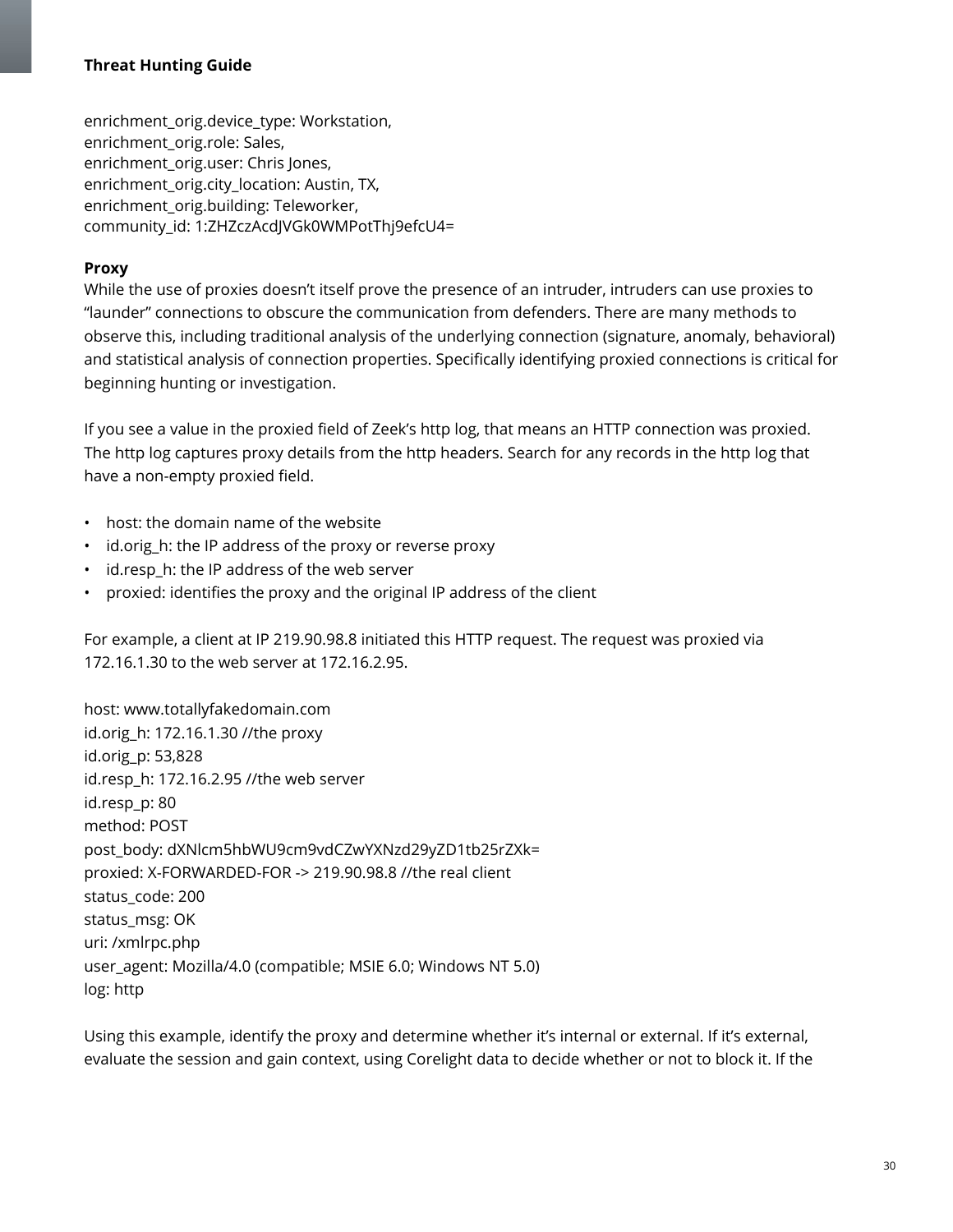proxy is internal, determine whether it's a legitimate piece of IT infrastructure, or if it is a rogue proxy set up to circumvent policy — shadow IT.

Additionally, SOCKS is a commonly used proxy protocol that Corelight Sensors natively parse. When SOCKS is encountered, a socks log is generated and records details on users and protocols. This information can be used to ensure that connections aren't malicious and comply with policy. In the socks log, focus on these fields:

- id.orig h: the client IP address
- id.resp h: the proxy IP address
- request: the domain or IP the client is attempting to access

user: if it is an authenticated connection, the user using the proxy

## <span id="page-30-0"></span>**Web Service**

Web service is when attackers use a legitimate external web service to relay data to and/or from a compromised system.

Attackers sometimes use well-known web services for C2 channels to hide in the noise. While this tactic makes identification more difficult, Corelight data — especially the http, ssl, conn, and x509 logs — helps you identify suspicious connections. Looking for IOCs including URI, hostname, or specific certificate details (like SNI or CN) is a good place to start. The following provides a few examples of certificate fields that might warrant an investigation:

path: x509, id: FfUGTX1VqS1qR3OJm7, certificate.version: 3, certificate.serial: 00, certificate.subject:emailAddress=obama@us.com,O=Obama inc.,L=Gaza City,ST=Gaza Strip,C=12, CN=http://usrep3.reimage.com, certificate.issuer: emailAddress=obama@us.com,O=Obama inc.,L=Gaza City,ST=Gaza strip,C=12,CN=http://usrep3.reimage.com, certificate.not\_valid\_before: 2010-04-01T13:17:48.000000Z, certificate.not\_valid\_after: 2011-04-01T13:17:48.000000Z, certificate.key\_alg: rsaEncryption, certificate.sig\_alg: sha1WithRSAEncryption, certificate.key\_type: rsa, certificate.key\_length: 1024, certificate.exponent: 65537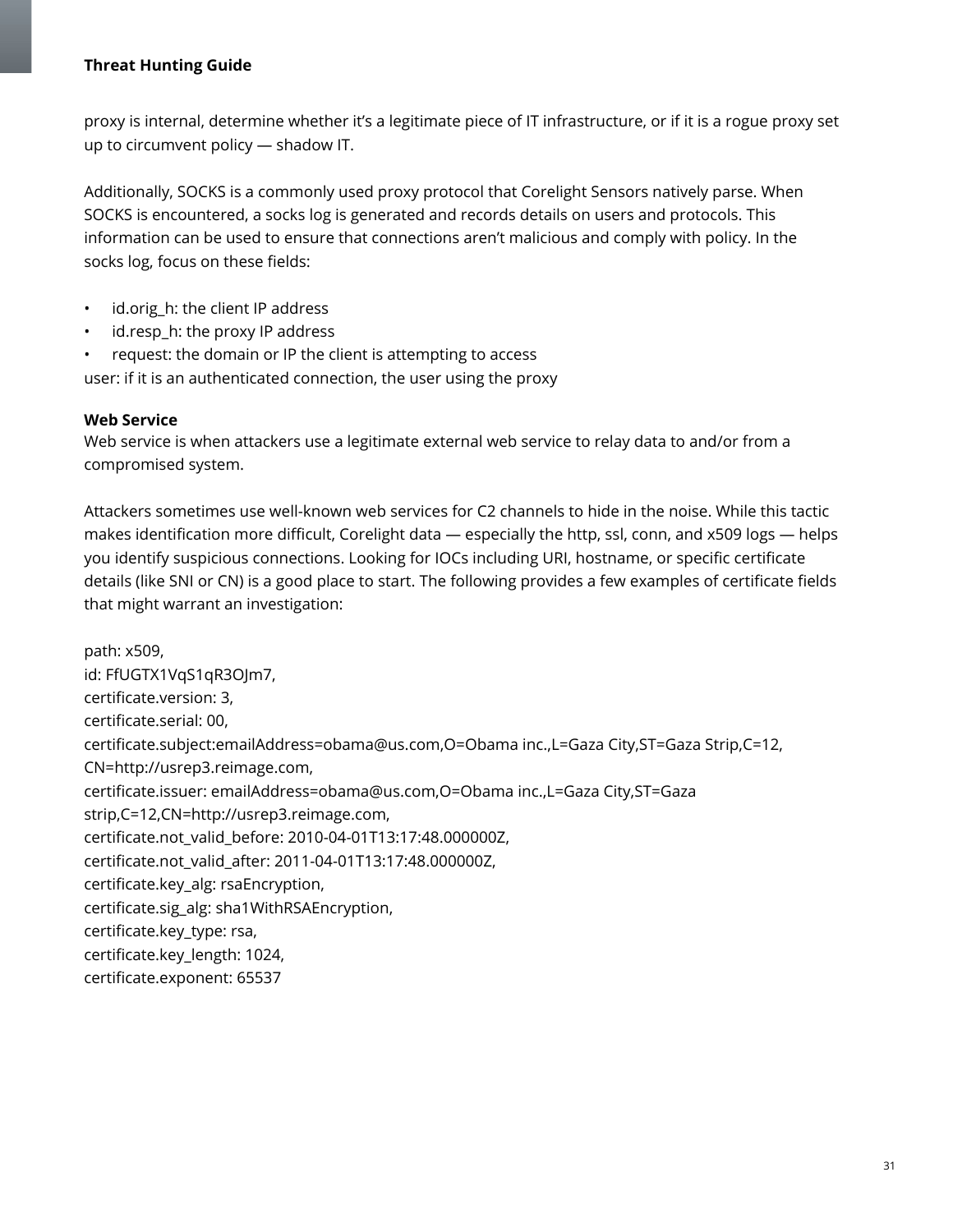# **Exfiltration**

# <span id="page-31-0"></span>**Automated Exfiltration**

If an attacker is using an automated means of exfiltration, data artifacts are captured in the Corelight data.

To look for exfiltration in your network, you can use the Zeek [package](https://github.com/reservoirlabs/bro-producer-consumer-ratio) developed to calculate [Producer/Consumer](https://resources.sei.cmu.edu/library/asset-view.cfm?assetid=90057) Ratio (PCR). PCR values indicate whether flows are consumptive (download) versus productive (upload). PCR values range from -1 (consumptive) to +1 (productive). To hunt for exfiltration using this package:

- 1. Install and enable the PCR package.
- 2. Generate a table of id.orig\_h, id.resp\_h, id.resp\_p, and pcr from the conn log.
- 3. Use local\_orig is false or local\_resp is true to filter the results.
- 4. Reduce the results by filtering where  $pc < 0$ .
- 5. For each host generating flows where pcr >= 0, consider whether that host is expected to transmit data, inside or outside the network.

Another option is to use a SIEM to calculate the PCR using the information available in the Corelight conn log. The following query creates a table organized by host that contains the originating and responding bytes and a PCR value.

index=corelight sourcetype=corelight\_conn | stats sum(orig\_bytes) as Total\_orig\_bytes, sum(resp\_bytes) as Total\_resp\_bytes by id.orig\_h id.resp\_h | eval

PCR=(Total\_orig\_bytes-Total\_resp\_bytes)/(Total\_orig\_bytes+Total\_resp\_bytes) | fields id.orig\_h id.resp\_h Total orig bytes Total resp bytes PCR

# <span id="page-31-1"></span>**Data Transfer Size Limits**

An attacker may attempt to transfer data or files by "chunking" them into smaller pieces, to avoid hard-coded data transfer limits or thresholds. We will present two methods to hunt for this technique.

The first method analyzes data leaving the network based on source and destination pairs and requires a data aggregation/visualization platform(unless you enjoy AWKing and GREPing through data):

- 1. Generate a table from the conn log including the id.orig\_h, id.resp\_h, id.resp\_p, and sum(orig\_bytes).
- 2. Sort the results by the largest sum (orig\_bytes).
- 3. Examine each host and determine if there is a legitimate reason for uploads to that destination.

The second method analyzes the frequency, and sizes, of outbound transfers from each source:

- 1. Generate a table from the conn log including id.orig\_h, id.resp\_h, id.resp\_p, and count(orig\_bytes).
- 2. Sort the results by the largest count(orig bytes).
- 3. Examine the results and determine the reason for all the connections with the same amount of data flowing from the source to the destination.